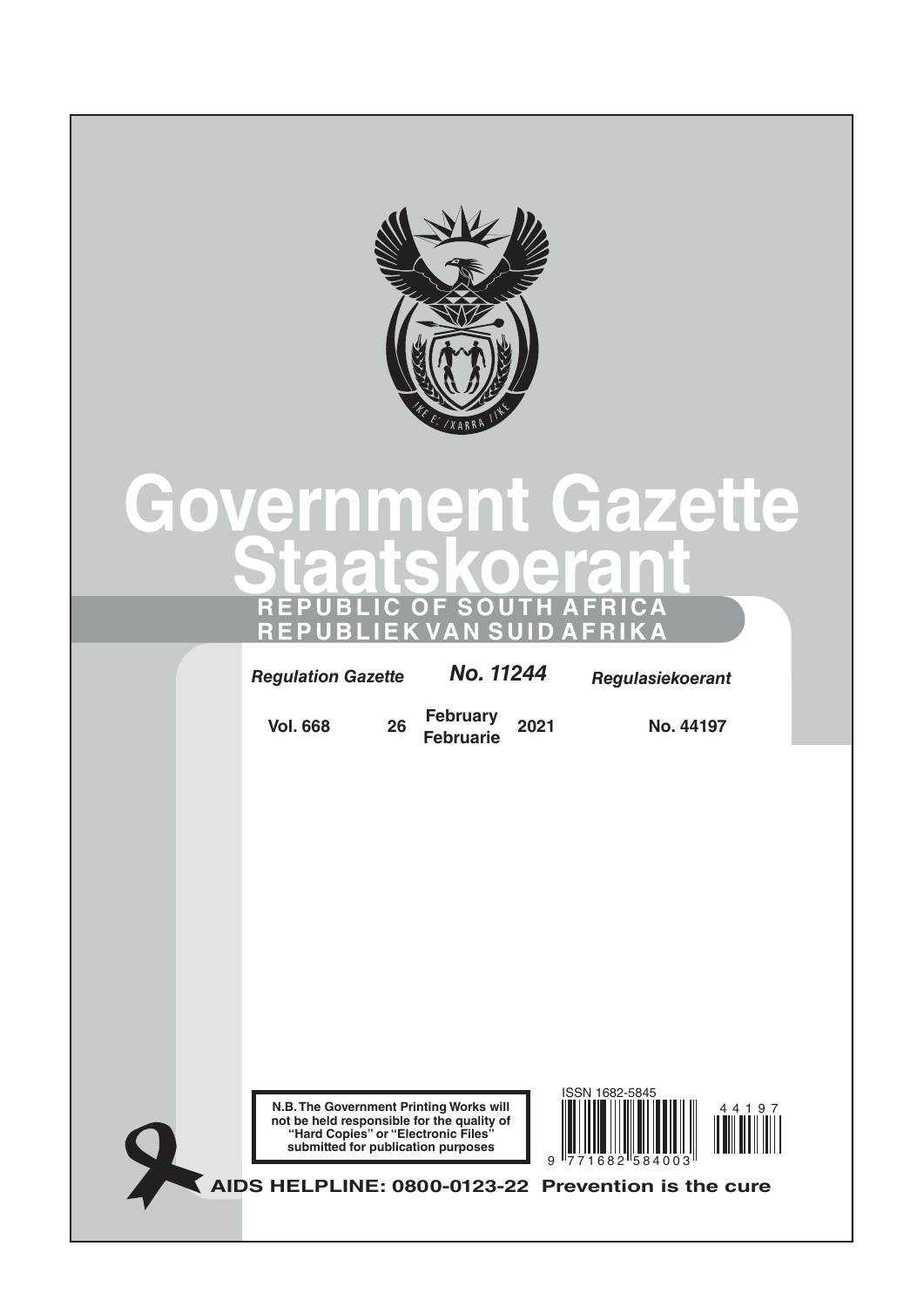# **IMPORTANT NOTICE:**

**The GovernmenT PrinTinG Works Will noT be held resPonsible for any errors ThaT miGhT occur due To The submission of incomPleTe / incorrecT / illeGible coPy.**

#### **no fuTure queries Will be handled in connecTion WiTh The above.**

#### **Contents**

|     | Gazette Page |  |
|-----|--------------|--|
| No. | No. No.      |  |

#### Governement [Notices • Goewermentskennisgewings](#page-12-0)

**[Agriculture, Land Reform and Rural Development, Department of / Landbou, Grondhervorming en Landelike Ontwikkeling, Departe](#page-12-0)[ment van](#page-12-0)**

| R. 149 Agricultural Product Standards Act (119/1990): Repeal of regulations relating to the grading, packing and marking of |       |      |
|-----------------------------------------------------------------------------------------------------------------------------|-------|------|
|                                                                                                                             | 44197 | - 13 |

#### General [Notices • Algemene](#page-13-0) Kennisgewings

#### **[Transport, Department of / Vervoer, Departement van](#page-13-0)**

| R. 79 | Cross-Border Road Transport Act (4/1998) Amended Regulations, 2014: Revised Fee Adjustments, 2021 | 44197 | - 14 |
|-------|---------------------------------------------------------------------------------------------------|-------|------|
| R. 79 |                                                                                                   | 44197 | 17   |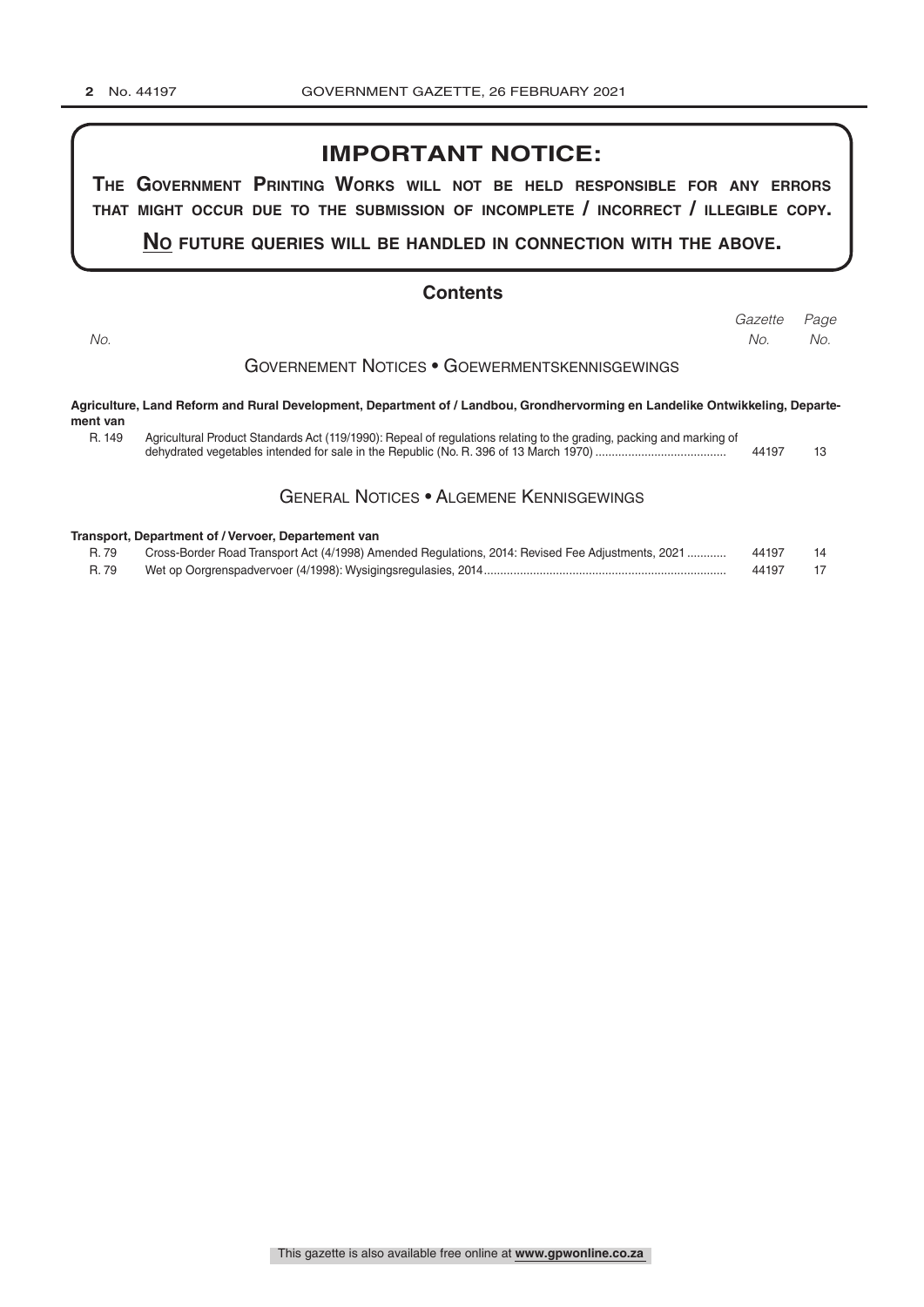

government printing Department:<br>Government Printing Works REPUBLIC OF SOUTH AFRICA

# **HIGH ALERT: SCAM WARNING!!!**

## **TO ALL SUPPLIERS AND SERVICE PROVIDERS OF THE GOVERNMENT PRINTING WORKS**

It has come to the attention of the *GOVERNMENT PRINTING WORKS* that there are certain unscrupulous companies and individuals who are defrauding unsuspecting businesses disguised as representatives of the *Government Printing Works* (*GPW*).

The scam involves the fraudsters using the letterhead of *GPW* to send out fake tender bids to companies and requests to supply equipment and goods.

Although the contact person's name on the letter may be of an existing official, the contact details on the letter are not the same as the *Government Printing Works*'. When searching on the Internet for the address of the company that has sent the fake tender document, the address does not exist.

The banking details are in a private name and not company name. Government will never ask you to deposit any funds for any business transaction. *GPW* has alerted the relevant law enforcement authorities to investigate this scam to protect legitimate businesses as well as the name of the organisation.

Example of e-mails these fraudsters are using:

#### **PROCUREMENT@GPW-GOV.ORG**

Should you suspect that you are a victim of a scam, you must urgently contact the police and inform the *GPW*.

*GPW* has an official email with the domain as **@gpw.gov.za**

Government e-mails DO NOT have org in their e-mail addresses. All of these fraudsters also use the same or very similar telephone numbers. Although such number with an area code 012 looks like a landline, it is not fixed to any property.

*GPW* will never send you an e-mail asking you to supply equipment and goods without a purchase/order number. *GPW* does not procure goods for another level of Government. The organisation will not be liable for actions that result in companies or individuals being resultant victims of such a scam.

*Government Printing Works* gives businesses the opportunity to supply goods and services through RFQ / Tendering process. In order to be eligible to bid to provide goods and services, suppliers must be registered on the National Treasury's Central Supplier Database (CSD). To be registered, they must meet all current legislative requirements (e.g. have a valid tax clearance certificate and be in good standing with the South African Revenue Services - SARS).

 The tender process is managed through the Supply Chain Management (SCM) system of the department. SCM is highly regulated to minimise the risk of fraud, and to meet objectives which include value for money, open and effective competition, equitability, accountability, fair dealing, transparency and an ethical approach. Relevant legislation, regulations, policies, guidelines and instructions can be found on the tender's website.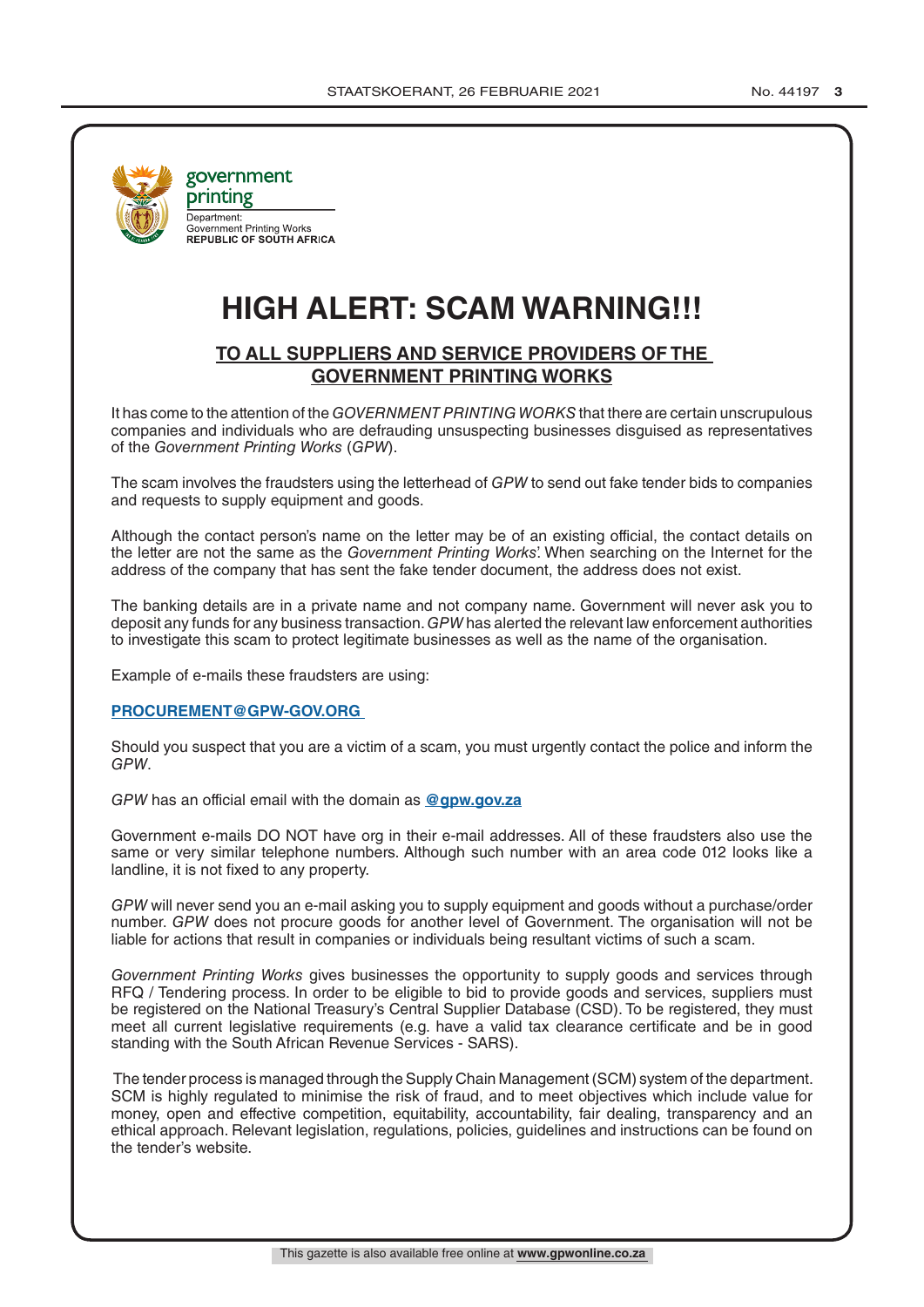#### **Fake Tenders**

National Treasury's CSD has launched the Government Order Scam campaign to combat fraudulent requests for quotes (RFQs). Such fraudulent requests have resulted in innocent companies losing money. We work hard at preventing and fighting fraud, but criminal activity is always a risk.

#### **How tender scams work**

There are many types of tender scams. Here are some of the more frequent scenarios:

Fraudsters use what appears to be government department stationery with fictitious logos and contact details to send a fake RFQ to a company to invite it to urgently supply goods. Shortly after the company has submitted its quote, it receives notification that it has won the tender. The company delivers the goods to someone who poses as an official or at a fake site. The Department has no idea of this transaction made in its name. The company is then never paid and suffers a loss.

#### OR

Fraudsters use what appears to be government department stationery with fictitious logos and contact details to send a fake RFQ to Company A to invite it to urgently supply goods. Typically, the tender specification is so unique that only Company B (a fictitious company created by the fraudster) can supply the goods in question.

Shortly after Company A has submitted its quote it receives notification that it has won the tender. Company A orders the goods and pays a deposit to the fictitious Company B. Once Company B receives the money, it disappears. Company A's money is stolen in the process.

Protect yourself from being scammed

- If you are registered on the supplier databases and you receive a request to tender or quote that seems to be from a government department, contact the department to confirm that the request is legitimate. Do not use the contact details on the tender document as these might be fraudulent.
- Compare tender details with those that appear in the Tender Bulletin, available online at **www.gpwonline.co.za**
- Make sure you familiarise yourself with how government procures goods and services. Visit the tender website for more information on how to tender.
- If you are uncomfortable about the request received, consider visiting the government department and/or the place of delivery and/or the service provider from whom you will be sourcing the goods.
- In the unlikely event that you are asked for a deposit to make a bid, contact the SCM unit of the department in question to ask whether this is in fact correct.

Any incidents of corruption, fraud, theft and misuse of government property in the *Government Printing Works* can be reported to:

Supply Chain Management: Ms. Anna Marie Du Toit, Tel. (012) 748 6292. Email: **Annamarie.DuToit@gpw.gov.za**

Marketing and Stakeholder Relations: Ms Bonakele Mbhele, at Tel. (012) 748 6193. Email: **Bonakele.Mbhele@gpw.gov.za** 

Security Services: Mr Daniel Legoabe, at tel. (012) 748 6176. Email: **Daniel.Legoabe@gpw.gov.za**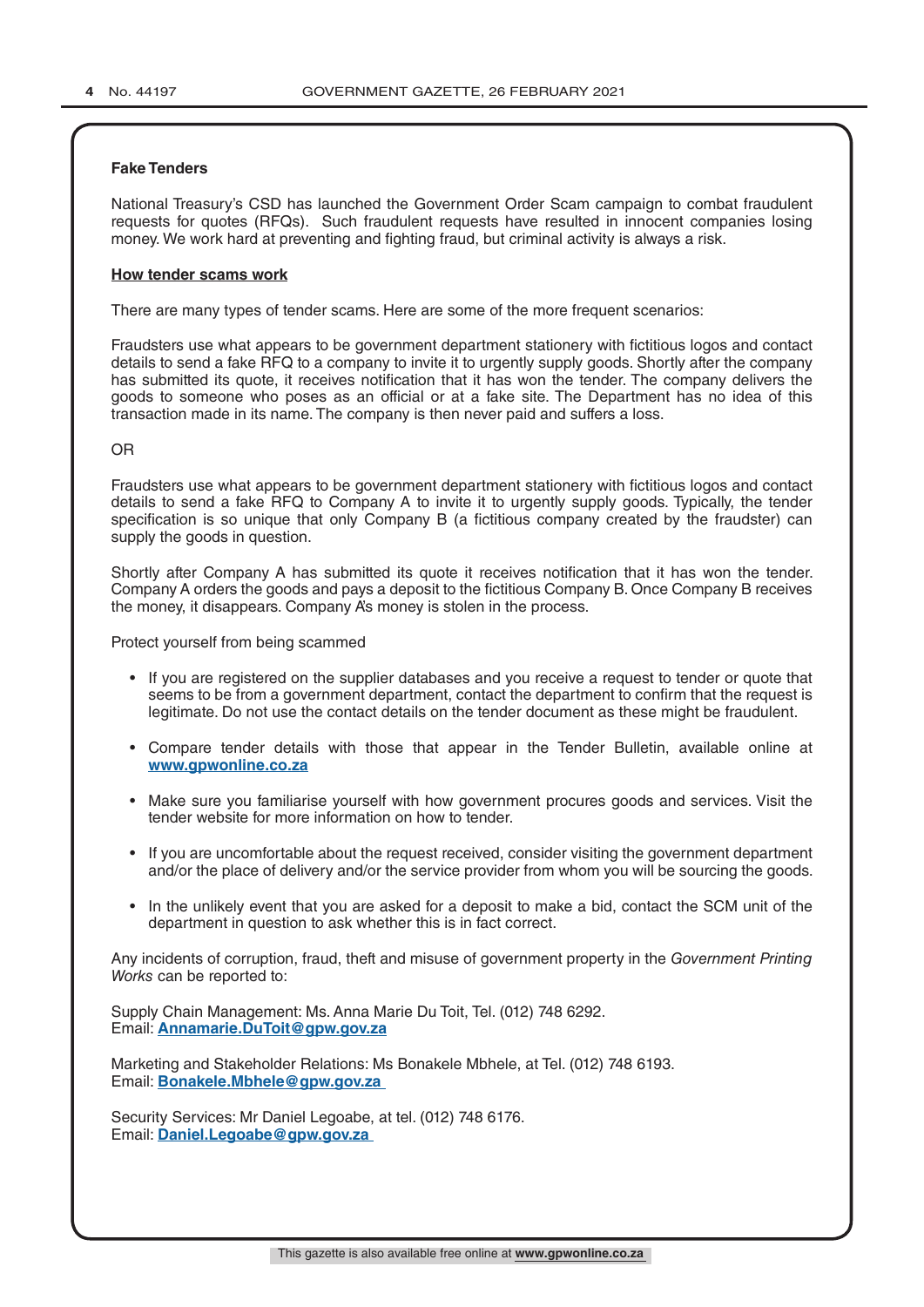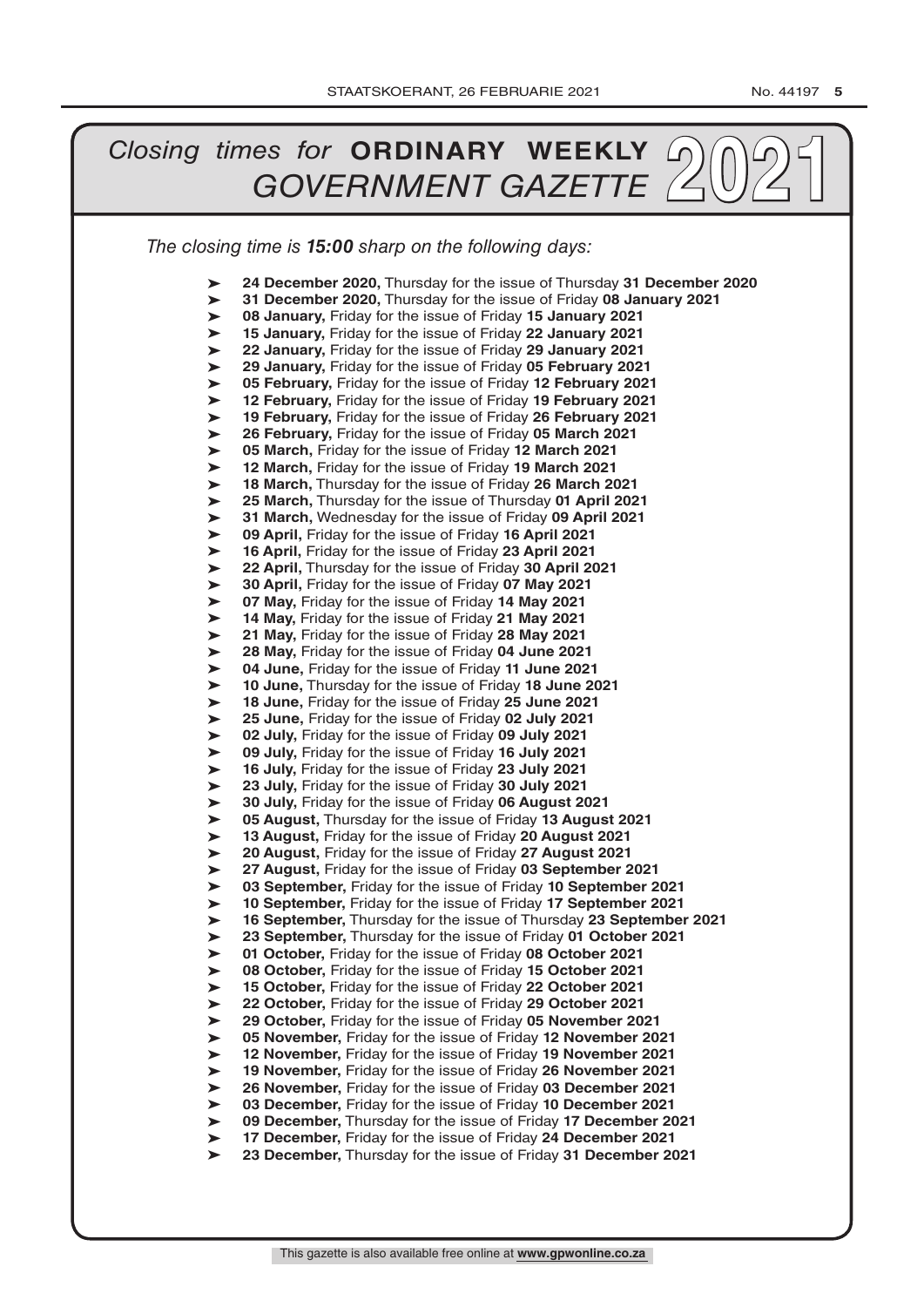# **LIST OF TARIFF RATES** FOR PUBLICATION OF NOTICES

# **COMMENCEMENT: 1 APRIL 2018**

### **NATIONAL AND PROVINCIAL**

Notice sizes for National, Provincial & Tender gazettes 1/4, 2/4, 3/4, 4/4 per page. Notices submitted will be charged at R1008.80 per full page, pro-rated based on the above categories.

| <b>Pricing for National, Provincial - Variable Priced Notices</b> |                          |         |  |
|-------------------------------------------------------------------|--------------------------|---------|--|
| Notice Type                                                       | <b>New Price (R)</b>     |         |  |
| Ordinary National, Provincial                                     | 1/4 - Quarter Page       | 252.20  |  |
| Ordinary National, Provincial                                     | 2/4 - Half Page          | 504.40  |  |
| Ordinary National, Provincial                                     | 3/4 - Three Quarter Page | 756.60  |  |
| Ordinary National, Provincial                                     | 4/4 - Full Page          | 1008.80 |  |

## **EXTRA-ORDINARY**

All Extra-ordinary National and Provincial gazette notices are non-standard notices and attract a variable price based on the number of pages submitted.

The pricing structure for National and Provincial notices which are submitted as **Extra ordinary submissions** will be charged at R**3026.32** per page.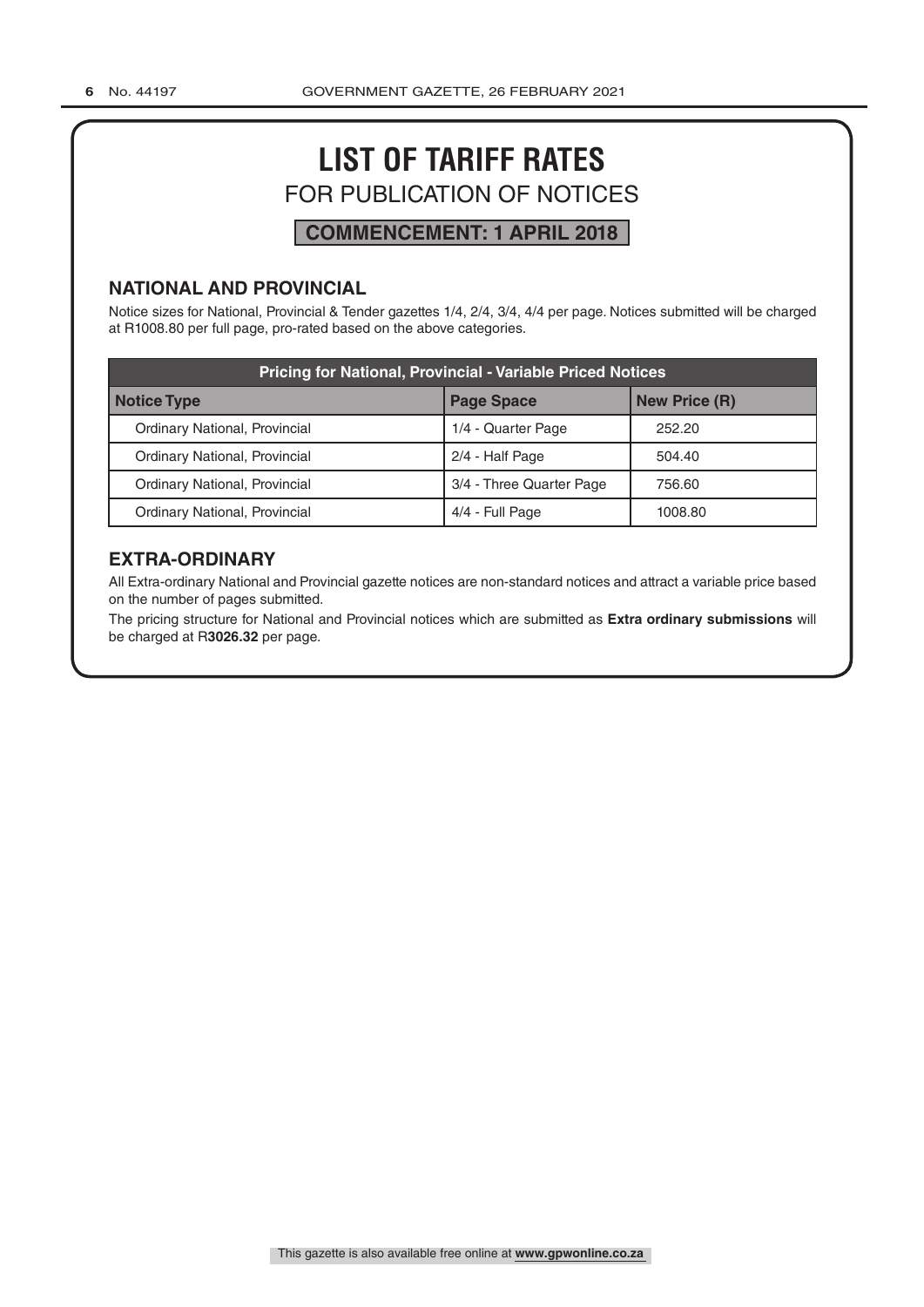The **Government Printing Works** (**GPW**) has established rules for submitting notices in line with its electronic notice processing system, which requires the use of electronic *Adobe* Forms. Please ensure that you adhere to these guidelines when completing and submitting your notice submission.

#### **Closing Times for ACCepTAnCe of noTiCes**

- 1. The *Government Gazette* and *Government Tender Bulletin* are weekly publications that are published on Fridays and the closing time for the acceptance of notices is strictly applied according to the scheduled time for each gazette.
- 2. Please refer to the Submission Notice Deadline schedule in the table below. This schedule is also published online on the Government Printing works website www.gpwonline.co.za

All re-submissions will be subject to the standard cut-off times. **All notices received after the closing time will be rejected**.

| <b>Government Gazette Type</b>                   | <b>Publication</b><br><b>Frequency</b> | <b>Publication Date</b>                         | <b>Submission Deadline</b>          | <b>Cancellations Deadline</b>                              |
|--------------------------------------------------|----------------------------------------|-------------------------------------------------|-------------------------------------|------------------------------------------------------------|
| <b>National Gazette</b>                          | Weekly                                 | Friday                                          | Friday 15h00 for next Friday        | Tuesday, 15h00 - 3<br>working days prior to<br>publication |
| <b>Regulation Gazette</b>                        | Weekly                                 | Friday                                          | Friday 15h00 for next Friday        | Tuesday, 15h00 - 3<br>working days prior to<br>publication |
| <b>Petrol Price Gazette</b>                      | Monthly                                | Tuesday before 1st<br>Wednesday of the<br>month | One day before publication          | 1 working day prior to<br>publication                      |
| <b>Road Carrier Permits</b>                      | Weekly                                 | Friday                                          | Thursday 15h00 for next<br>Friday   | 3 working days prior to<br>publication                     |
| Unclaimed Monies (Justice,<br>Labour or Lawyers) | January /<br>September 2 per<br>vear   | <b>Last Friday</b>                              | One week before publication         | 3 working days prior to<br>publication                     |
| Parliament (Acts, White<br>Paper, Green Paper)   | As required                            | Any day of the week                             | None                                | 3 working days prior to<br>publication                     |
| <b>Manuals</b>                                   | <b>Bi- Monthly</b>                     | 2nd and last Thursday<br>of the month           | One week before publication         | 3 working days prior to<br>publication                     |
| <b>State of Budget</b><br>(National Treasury)    | <b>Monthly</b>                         | 30th or last Friday of<br>the month             | One week before publication         | 3 working days prior to<br>publication                     |
| <b>Extraordinary Gazettes</b>                    | As required                            | Any day of the week                             | Before 10h00 on publication<br>date | Before 10h00 on<br>publication date                        |
| Legal Gazettes A, B and C                        | Weekly                                 | Friday                                          | One week before publication         | Tuesday, 15h00 - 3<br>working days prior to<br>publication |
| <b>Tender Bulletin</b>                           | Weekly                                 | Friday                                          | Friday 15h00 for next Friday        | Tuesday, 15h00 - 3<br>working days prior to<br>publication |
| Gauteng                                          | Weekly                                 | Wednesday                                       | Two weeks before publication        | 3 days <b>after</b> submission<br>deadline                 |
| Eastern Cape                                     | Weekly                                 | Monday                                          | One week before publication         | 3 working days prior to<br>publication                     |
| <b>Northern Cape</b>                             | Weekly                                 | Monday                                          | One week before publication         | 3 working days prior to<br>publication                     |
| <b>North West</b>                                | Weekly                                 | Tuesdav                                         | One week before publication         | 3 working days prior to<br>publication                     |
| <b>KwaZulu-Natal</b>                             | Weekly                                 | Thursday                                        | One week before publication         | 3 working days prior to<br>publication                     |
| Limpopo                                          | Weekly                                 | Friday                                          | One week before publication         | 3 working days prior to<br>publication                     |
| Mpumalanga                                       | Weekly                                 | Friday                                          | One week before publication         | 3 working days prior to<br>publication                     |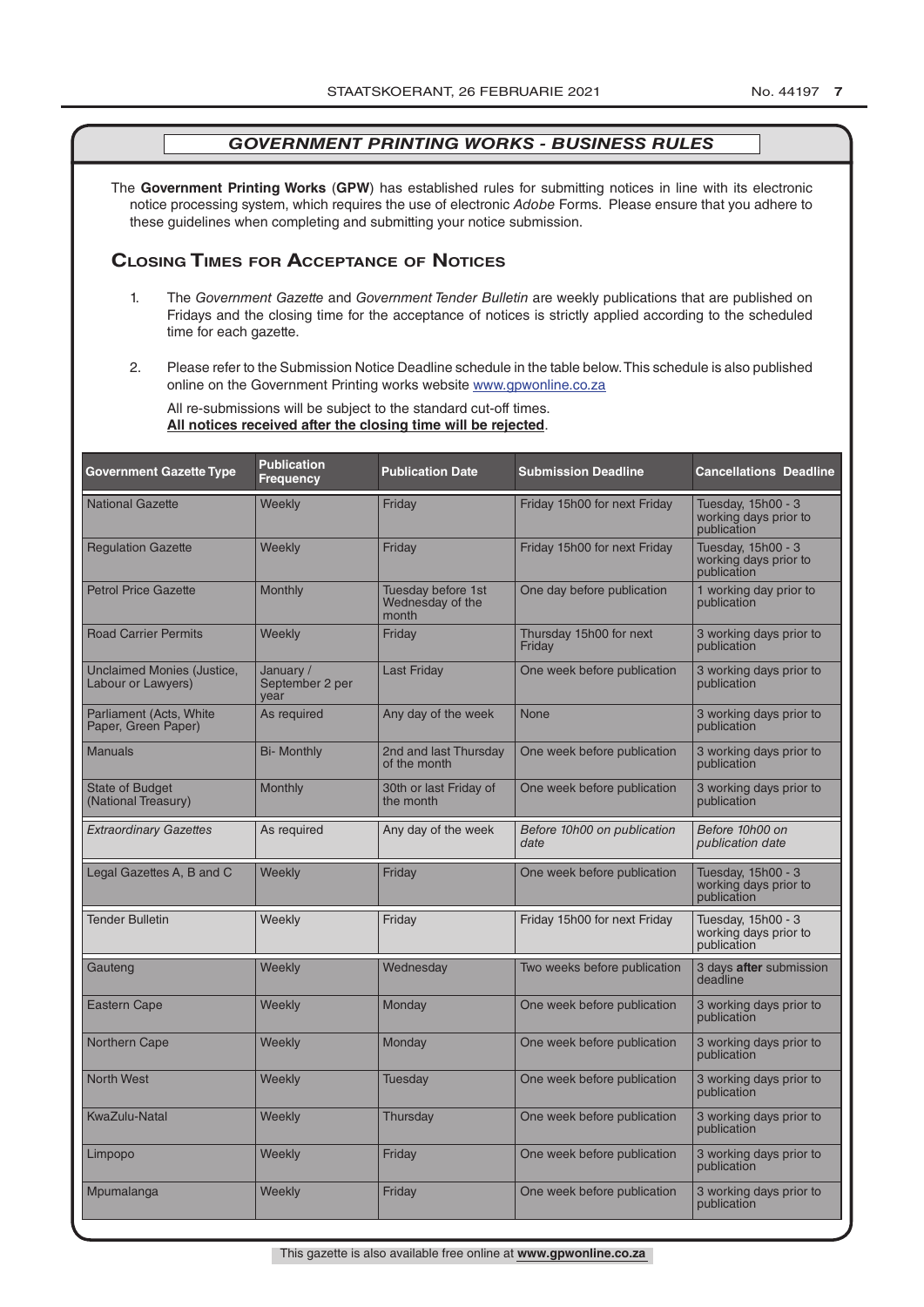| <b>Government Gazette Type</b>          | <b>Publication</b><br><b>Frequency</b> | <b>Publication Date</b>                              | <b>Submission Deadline</b>   | <b>Cancellations Deadline</b>               |
|-----------------------------------------|----------------------------------------|------------------------------------------------------|------------------------------|---------------------------------------------|
| Gauteng Liquor License<br>Gazette       | Monthly                                | Wednesday before<br>the First Friday of the<br>month | Two weeks before publication | 3 working days after<br>submission deadline |
| Northern Cape Liquor<br>License Gazette | Monthly                                | First Friday of the<br>month                         | Two weeks before publication | 3 working days after<br>submission deadline |
| National Liquor License<br>Gazette      | Monthly                                | First Friday of the<br>month                         | Two weeks before publication | 3 working days after<br>submission deadline |
| Mpumalanga Liquor License<br>Gazette    | <b>Bi-Monthly</b>                      | Second & Fourth<br>Friday                            | One week before publication  | 3 working days prior to<br>publication      |

### **exTrAordinAry gAzeTTes**

3. *Extraordinary Gazettes* can have only one publication date. If multiple publications of an *Extraordinary Gazette* are required, a separate Z95/Z95Prov *Adobe* Forms for each publication date must be submitted.

### **NOTICE SUBMISSION PROCESS**

- 4. Download the latest *Adobe* form, for the relevant notice to be placed, from the **Government Printing Works** website www.gpwonline.co.za.
- 5. The *Adobe* form needs to be completed electronically using *Adobe Acrobat* / *Acrobat Reader*. Only electronically completed *Adobe* forms will be accepted. No printed, handwritten and/or scanned *Adobe* forms will be accepted.
- 6. The completed electronic *Adobe* form has to be submitted via email to submit.egazette@gpw.gov.za. The form needs to be submitted in its original electronic *Adobe* format to enable the system to extract the completed information from the form for placement in the publication.
- 7. Every notice submitted **must** be accompanied by an official **GPW** quotation. This must be obtained from the *eGazette* Contact Centre.
- 8. Each notice submission should be sent as a single email. The email **must** contain **all documentation relating to a particular notice submission**.
	- 8.1. Each of the following documents must be attached to the email as a separate attachment:
		- 8.1.1. An electronically completed *Adobe* form, specific to the type of notice that is to be placed.
			- 8.1.1.1. For National *Government Gazette* or *Provincial Gazette* notices, the notices must be accompanied by an electronic Z95 or Z95Prov *Adobe* form
			- 8.1.1.2. The notice content (body copy) **MUST** be a separate attachment.
		- 8.1.2. A copy of the official **Government Printing Works** quotation you received for your notice. *(Please see Quotation section below for further details)*
		- 8.1.3. A valid and legible Proof of Payment / Purchase Order: **Government Printing Works** account customer must include a copy of their Purchase Order*.* **Non**-**Government Printing Works** account customer needs to submit the proof of payment for the notice
		- 8.1.4. Where separate notice content is applicable (Z95, Z95 Prov and TForm 3, it should **also** be attached as a separate attachment. *(Please see the Copy Section below, for the specifications)*.
		- 8.1.5. Any additional notice information if applicable.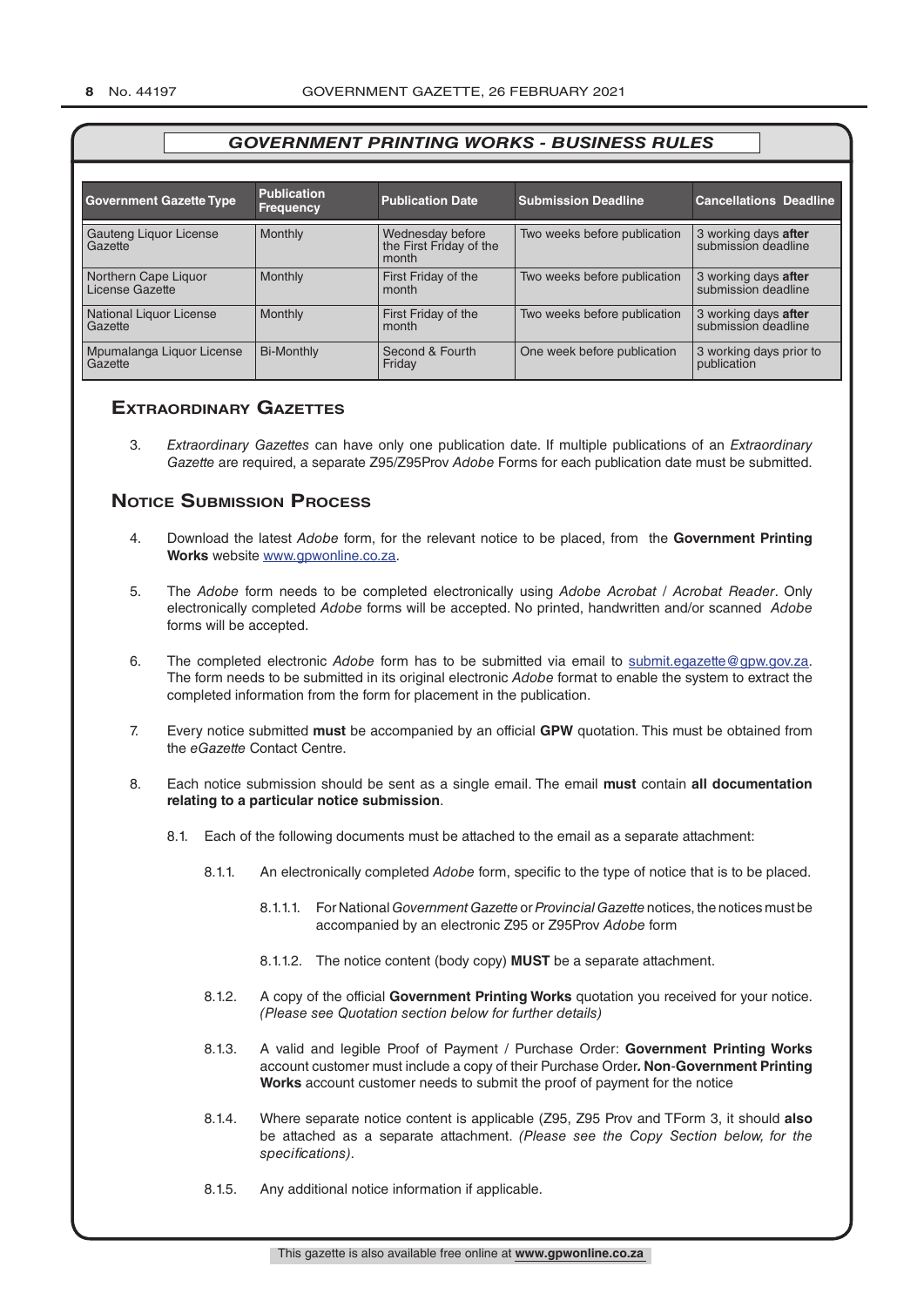- 9. The electronic *Adobe* form will be taken as the primary source for the notice information to be published. Instructions that are on the email body or covering letter that contradicts the notice form content will not be considered. The information submitted on the electronic *Adobe* form will be published as-is.
- 10. To avoid duplicated publication of the same notice and double billing, Please submit your notice **ONLY ONCE.**
- 11. Notices brought to **GPW** by "walk-in" customers on electronic media can only be submitted in *Adobe* electronic form format. All "walk-in" customers with notices that are not on electronic *Adobe* forms will be routed to the Contact Centre where they will be assisted to complete the forms in the required format.
- 12. Should a customer submit a bulk submission of hard copy notices delivered by a messenger on behalf of any organisation e.g. newspaper publisher, the messenger will be referred back to the sender as the submission does not adhere to the submission rules.

### **QuoTATions**

- 13. Quotations are valid until the next tariff change.
	- 13.1. *Take note:* **GPW**'s annual tariff increase takes place on *1 April* therefore any quotations issued, accepted and submitted for publication up to *31 March* will keep the old tariff. For notices to be published from 1 April, a quotation must be obtained from **GPW** with the new tariffs. Where a tariff increase is implemented during the year, **GPW** endeavours to provide customers with 30 days' notice of such changes.
- 14. Each quotation has a unique number.
- 15. Form Content notices must be emailed to the *eGazette* Contact Centre for a quotation.
	- 15.1. The *Adobe* form supplied is uploaded by the Contact Centre Agent and the system automatically calculates the cost of your notice based on the layout/format of the content supplied.
	- 15.2. It is critical that these *Adobe* Forms are completed correctly and adhere to the guidelines as stipulated by **GPW**.

#### 16. **APPLICABLE ONLY TO GPW ACCOUNT HOLDERS**:

- 16.1. **GPW** Account Customers must provide a valid **GPW** account number to obtain a quotation.
- 16.2. Accounts for **GPW** account customers **must** be active with sufficient credit to transact with **GPW** to submit notices.
	- 16.2.1. If you are unsure about or need to resolve the status of your account, please contact the **GPW** Finance Department prior to submitting your notices. (If the account status is not resolved prior to submission of your notice, the notice will be failed during the process).

#### 17. **APPLICABLE ONLY TO CASH CUSTOMERS:**

- 17.1. Cash customers doing **bulk payments** must use a **single email address** in order to use the **same proof of payment** for submitting multiple notices.
- 18. The responsibility lies with you, the customer, to ensure that the payment made for your notice(s) to be published is sufficient to cover the cost of the notice(s).
- 19. Each quotation will be associated with one proof of payment / purchase order / cash receipt.
	- 19.1. This means that **the quotation number can only be used once to make a payment.**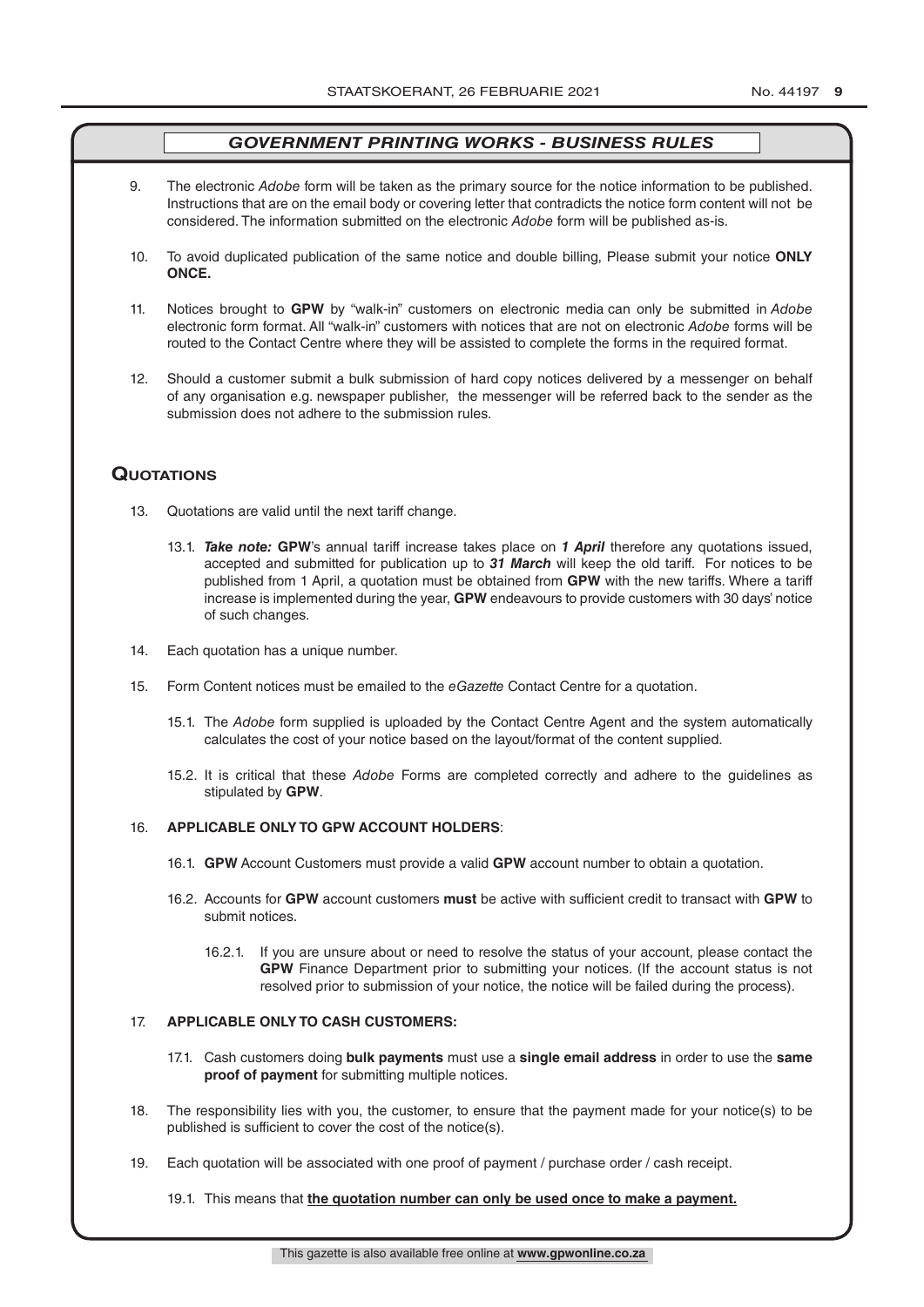#### **COPY (SEPARATE NOTICE CONTENT DOCUMENT)**

- 20. Where the copy is part of a separate attachment document for Z95, Z95Prov and TForm03
	- 20.1. Copy of notices must be supplied in a separate document and may not constitute part of any covering letter, purchase order, proof of payment or other attached documents.

The content document should contain only one notice. (You may include the different translations of the same notice in the same document).

20.2. The notice should be set on an A4 page, with margins and fonts set as follows:

Page size = A4 Portrait with page margins: Top = 40mm, LH/RH = 16mm, Bottom = 40mm; Use font size: Arial or Helvetica 10pt with 11pt line spacing;

Page size = A4 Landscape with page margins:  $Top = 16mm$ , LH/RH = 40mm, Bottom = 16mm; Use font size: Arial or Helvetica 10pt with 11pt line spacing;

#### **CAnCellATions**

- 21. Cancellation of notice submissions are accepted by **GPW** according to the deadlines stated in the table above in point 2. Non-compliance to these deadlines will result in your request being failed. Please pay special attention to the different deadlines for each gazette. Please note that any notices cancelled after the cancellation deadline will be published and charged at full cost.
- 22. Requests for cancellation must be sent by the original sender of the notice and must accompanied by the relevant notice reference number (N-) in the email body.

#### **AmendmenTs To noTiCes**

23. With effect from 01 October 2015, **GPW** will not longer accept amendments to notices. The cancellation process will need to be followed according to the deadline and a new notice submitted thereafter for the next available publication date.

#### **REJECTIONS**

- 24. All notices not meeting the submission rules will be rejected to the customer to be corrected and resubmitted. Assistance will be available through the Contact Centre should help be required when completing the forms. (012-748 6200 or email info.egazette@gpw.gov.za). Reasons for rejections include the following:
	- 24.1. Incorrectly completed forms and notices submitted in the wrong format, will be rejected.
	- 24.2. Any notice submissions not on the correct *Adobe* electronic form, will be rejected.
	- 24.3. Any notice submissions not accompanied by the proof of payment / purchase order will be rejected and the notice will not be processed.
	- 24.4. Any submissions or re-submissions that miss the submission cut-off times will be rejected to the customer. The Notice needs to be re-submitted with a new publication date.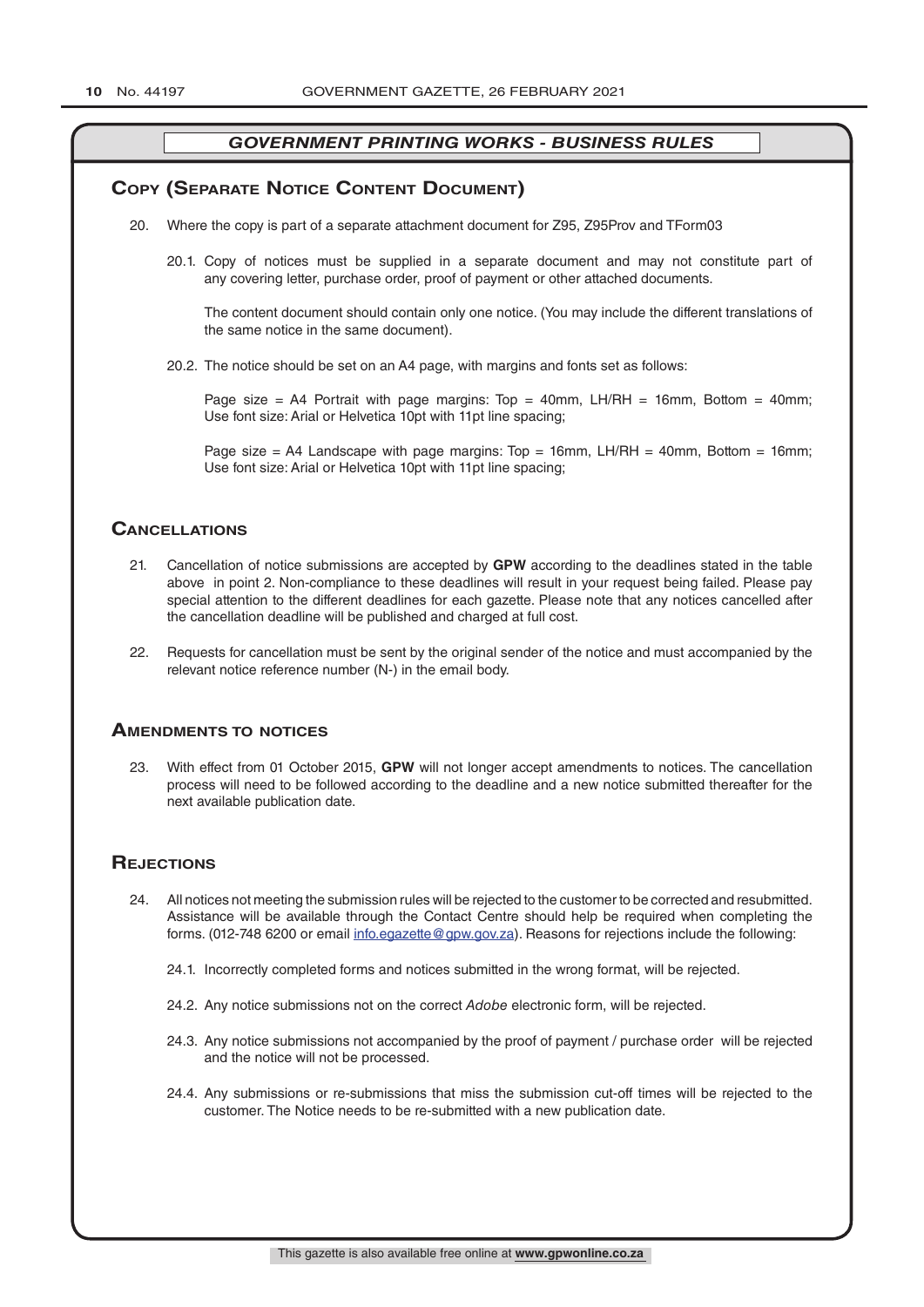#### **ApprovAl of noTiCes**

- 25. Any notices other than legal notices are subject to the approval of the Government Printer, who may refuse acceptance or further publication of any notice.
- 26. No amendments will be accepted in respect to separate notice content that was sent with a Z95 or Z95Prov notice submissions. The copy of notice in layout format (previously known as proof-out) is only provided where requested, for Advertiser to see the notice in final Gazette layout. Should they find that the information submitted was incorrect, they should request for a notice cancellation and resubmit the corrected notice, subject to standard submission deadlines. The cancellation is also subject to the stages in the publishing process, i.e. If cancellation is received when production (printing process) has commenced, then the notice cannot be cancelled.

#### **governmenT prinTer indemnified AgAinsT liAbiliTy**

- 27. The Government Printer will assume no liability in respect of—
	- 27.1. any delay in the publication of a notice or publication of such notice on any date other than that stipulated by the advertiser;
	- 27.2. erroneous classification of a notice, or the placement of such notice in any section or under any heading other than the section or heading stipulated by the advertiser;
	- 27.3. any editing, revision, omission, typographical errors or errors resulting from faint or indistinct copy.

#### **liAbiliTy of AdverTiser**

28. Advertisers will be held liable for any compensation and costs arising from any action which may be instituted against the Government Printer in consequence of the publication of any notice.

#### **CusTomer inQuiries**

Many of our customers request immediate feedback/confirmation of notice placement in the gazette from our Contact Centre once they have submitted their notice – While **GPW** deems it one of their highest priorities and responsibilities to provide customers with this requested feedback and the best service at all times, we are only able to do so once we have started processing your notice submission.

**GPW** has a 2-working day turnaround time for processing notices received according to the business rules and deadline submissions.

Please keep this in mind when making inquiries about your notice submission at the Contact Centre.

- 29. Requests for information, quotations and inquiries must be sent to the Contact Centre ONLY.
- 30. Requests for Quotations (RFQs) should be received by the Contact Centre at least **2 working days** before the submission deadline for that specific publication.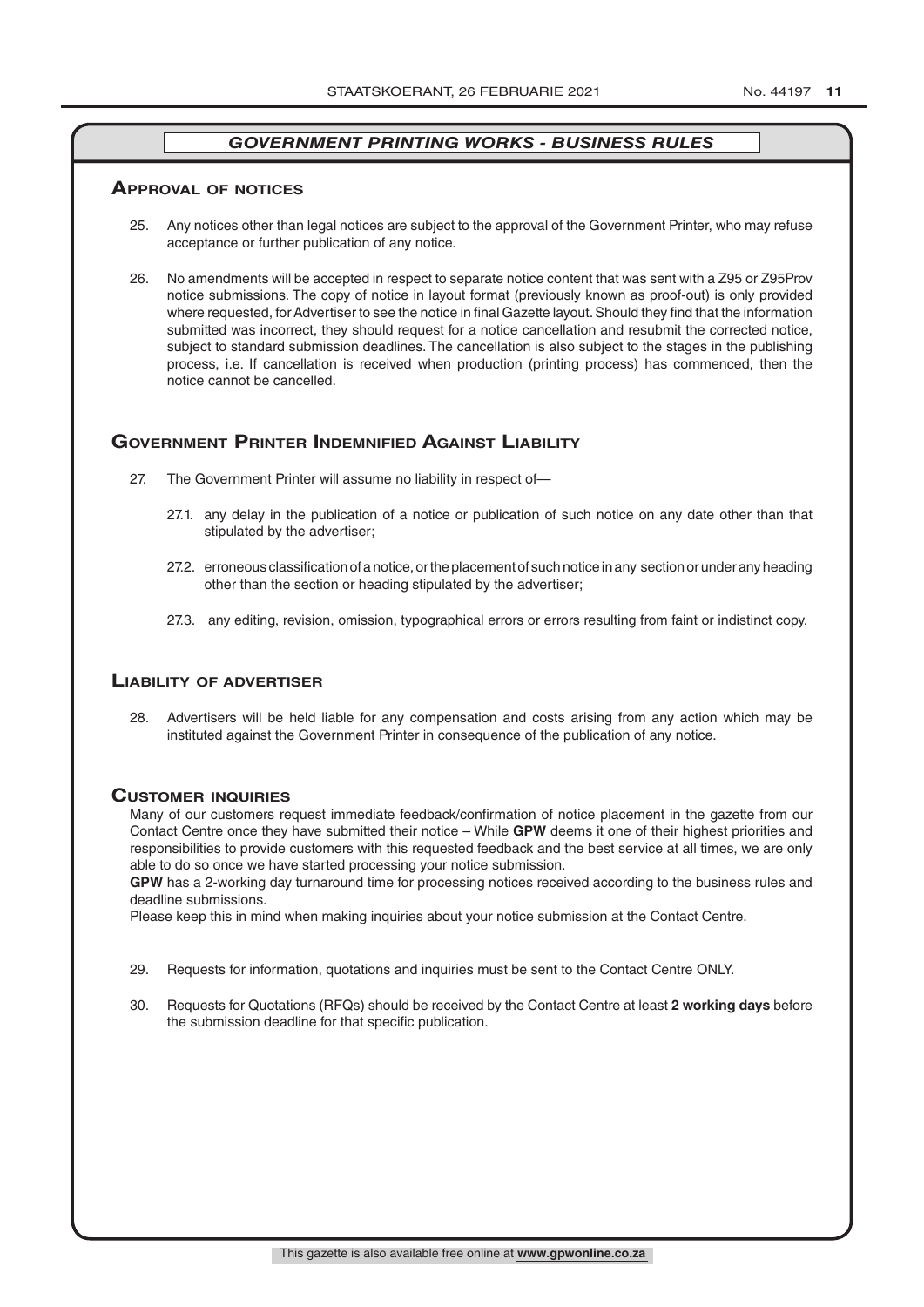#### **pAymenT of CosT**

- 31. The Request for Quotation for placement of the notice should be sent to the Gazette Contact Centre as indicated above, prior to submission of notice for advertising.
- 32. Payment should then be made, or Purchase Order prepared based on the received quotation, prior to the submission of the notice for advertising as these documents i.e. proof of payment or Purchase order will be required as part of the notice submission, as indicated earlier.
- 33. Every proof of payment must have a valid **GPW** quotation number as a reference on the proof of payment document.
- 34. Where there is any doubt about the cost of publication of a notice, and in the case of copy, an enquiry, accompanied by the relevant copy, should be addressed to the Gazette Contact Centre, **Government Printing Works**, Private Bag X85, Pretoria, 0001 email: info.egazette@gpw.gov.za before publication.
- 35. Overpayment resulting from miscalculation on the part of the advertiser of the cost of publication of a notice will not be refunded, unless the advertiser furnishes adequate reasons why such miscalculation occurred. In the event of underpayments, the difference will be recovered from the advertiser, and future notice(s) will not be published until such time as the full cost of such publication has been duly paid in cash or electronic funds transfer into the **Government Printing Works** banking account.
- 36. In the event of a notice being cancelled, a refund will be made only if no cost regarding the placing of the notice has been incurred by the **Government Printing Works**.
- 37. The **Government Printing Works** reserves the right to levy an additional charge in cases where notices, the cost of which has been calculated in accordance with the List of Fixed Tariff Rates, are subsequently found to be excessively lengthy or to contain overmuch or complicated tabulation.

#### **proof of publiCATion**

- 38. Copies of any of the *Government Gazette* or *Provincial Gazette* can be downloaded from the **Government Printing Works** website www.gpwonline.co.za free of charge, should a proof of publication be required.
- 39. Printed copies may be ordered from the Publications department at the ruling price. The **Government Printing Works** will assume no liability for any failure to post or for any delay in despatching of such *Government Gazette*(s)

#### *GOVERNMENT PRINTING WORKS CONTACT INFORMATION*

| <b>Physical Address:</b>         | <b>Postal Address:</b> | <b>GPW Banking Details:</b>  |
|----------------------------------|------------------------|------------------------------|
| <b>Government Printing Works</b> | Private Bag X85        | <b>Bank: ABSA Bosman St</b>  |
| 149 Bosman Street                | Pretoria               | <b>Account No.: 405 7114</b> |
| Pretoria                         | 0001                   | <b>Branch Code: 632-005</b>  |

Private Bag X85 **Bank:** ABSA Bosman Street

149 Bosman Street Pretoria **Account No.:** 405 7114 016 Pretoria 0001 **Branch Code:** 632-005

**For Gazette and Notice submissions:** Gazette Submissions: **E-mail:** submit.egazette@gpw.gov.za **For queries and quotations, contact:** Gazette Contact Centre: **E-mail:** info.egazette@gpw.gov.za

**Tel:** 012-748 6200

**Contact person for subscribers:** Mrs M. Toka: **E-mail:** subscriptions@gpw.gov.za **Tel:** 012-748-6066 / 6060 / 6058 **Fax:** 012-323-9574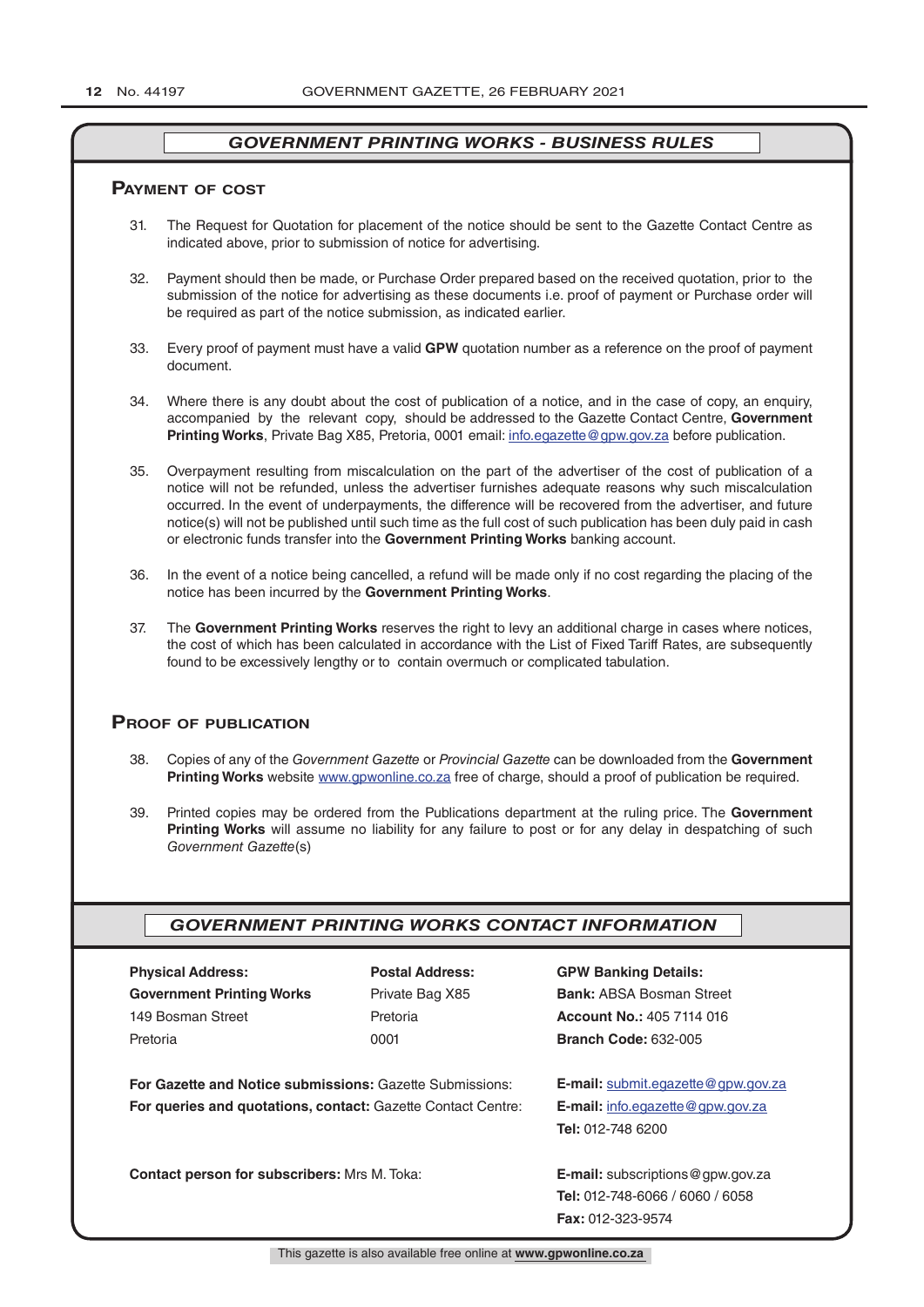# <span id="page-12-0"></span>Governement Notices • Goewermentskennisgewings

#### **DEPARTMENT OF AGRICULTURE, LAND REFORM AND RURAL DEVELOPMENT**

**R. 149 26 February 2021**

AGRICULTURAL PRODUCT STANDARDS ACT, 1990 (ACT No. 119 OF 1990)

# **REPEAL OF REGULATIONS RELATING TO THE GRADING, PACKING AND MARKING OF DEHYDRATED VEGETABLES INTENDED FOR SALE IN THE REPUBLIC (NO. R. 396 OF 13 MARCH 1970)**

The Minister of Agriculture, Land Reform and Rural Development, acting under section 15 of the Agricultural Product Standards Act, 1990 (Act No. 119 of 1990), hereby repeals the regulations relating to the grading, packing and marking of dehydrated vegetables intended for sale in the Republic, published by Government Notice No. R. 396 of 13 March 1970 with immediate effect.

### **MRS ANGELA THOKOZILE DIDIZA**

**MINISTER FOR AGRICULTURE, LAND REFORM AND RURAL DEVELOPMENT**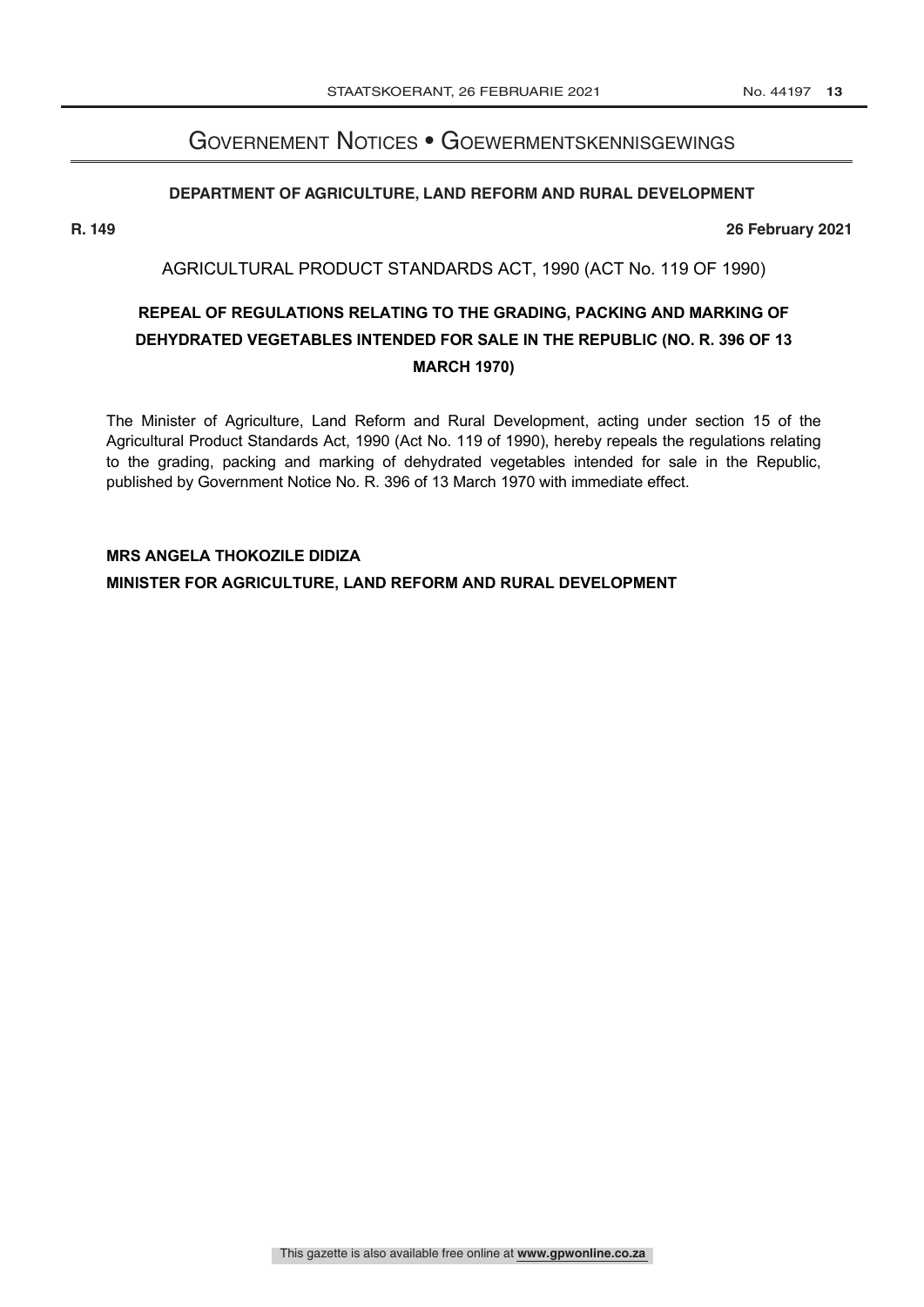# General Notices • Algemene Kennisgewings

#### **DEPARTMENT OF TRANSPORT**

<span id="page-13-0"></span>**NO. R.79 26 February 2021**

# **CROSS-BORDER ROAD TRANSPORT ACT, 1998 (ACT 4 OF 1998) AMENDED REGULATIONS,2014: REVISED FEE ADJUSTMENTS, 2021**

Cross- Border Road Transport Agency hereby publish in the attached Schedule 1 and Schedule 2 the adjusted prescribed application fee and permit fee in terms of Regulations 7(5) and 7(6) of the Cross-Border Road Transport Act Amended Regulations, 2014

The Fee Adjustments will be effective from 1 April 2021.This notice from the

Effective Date replaces all previous Fee Adjustments.

These Fee Adjustments are published for compliance and general information.

 $\frac{1}{2}$  ,  $\frac{1}{2}$  ,  $\frac{1}{2}$  ,  $\frac{1}{2}$  ,  $\frac{1}{2}$  ,  $\frac{1}{2}$  ,  $\frac{1}{2}$  ,  $\frac{1}{2}$  ,  $\frac{1}{2}$  ,  $\frac{1}{2}$  ,  $\frac{1}{2}$  ,  $\frac{1}{2}$  ,  $\frac{1}{2}$  ,  $\frac{1}{2}$  ,  $\frac{1}{2}$  ,  $\frac{1}{2}$  ,  $\frac{1}{2}$  ,  $\frac{1}{2}$  ,  $\frac{1$ 

**M. RAMATHE Chairperson**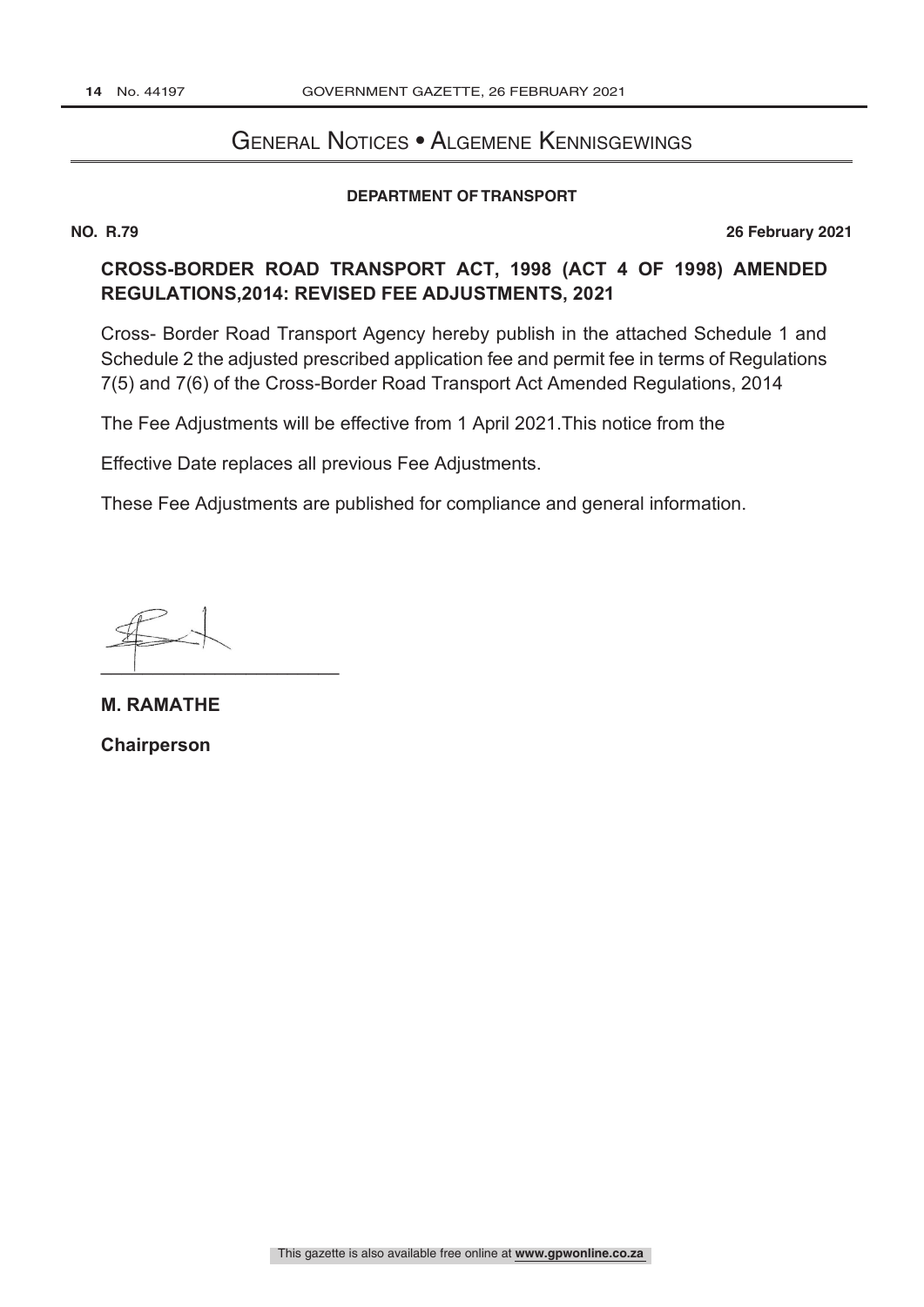## **SCHEDULE**

### **Schedule 1**

| <b>SCHEDULE 1: APPLICATION FEES</b>                                                                                                                             |                    |
|-----------------------------------------------------------------------------------------------------------------------------------------------------------------|--------------------|
| <b>TYPE OF APPLICATION</b>                                                                                                                                      | <b>AMOUNT</b>      |
| PART A: WITH RESPECT TO ALL APPLICATIONS FOR ANY CABOTAGE<br><b>PERMIT</b>                                                                                      | R <sub>2</sub> 247 |
| PART B: WITH RESPECT TO ALL APPLICATIONS FOR ANY CROSS-BORDER<br>ROAD TRANSPORT PERMIT FOR THE CONVEYANCE OF FREIGHT                                            | R645               |
| PART C: WITH RESPECT TO ALL APPLICATIONS FOR ANY CROSS-BORDER<br>ROAD TRANSPORT PERMIT FOR THE CONVEYANCE OF PASSENGERS                                         | R <sub>183</sub>   |
| PART D: WITH RESPECT TO ALL APPLICATIONS FOR ANY CORRECTION<br>OF ANY PERMIT OR AN AMENDMENT OF ANY PERMIT OR ANY DUPLICATE<br>PERMIT OR ANY REPLACEMENT PERMIT | R <sub>183</sub>   |

### **Schedule 2**

| <b>SCHEDULE 2: PERMIT FEES</b>                      |                     |
|-----------------------------------------------------|---------------------|
| <b>TYPE OF PERMIT</b>                               | AMOUNT              |
| PART A: WITH RESPECT TO ALL CABOTAGE PERMITS        |                     |
| In relation to a temporary permit valid for 14 days | R <sub>2</sub> 247  |
| In relation to a permit valid for 3 Months          | R6 753              |
| In relation to a permit valid for 12 Months         | R <sub>20</sub> 270 |
| In relation to a permit renewal valid for 3 Months  | R6 753              |
| In relation to a permit renewal valid for 12 months | R <sub>20</sub> 270 |

| PART B: WITH RESPECT TO A CROSS-BORDER TRANSPORT PERMIT FOR THE           |                    |  |  |  |
|---------------------------------------------------------------------------|--------------------|--|--|--|
| <b>CONVEYANCE OF FREIGHT</b>                                              |                    |  |  |  |
| With respect to a class 1 vehicle:                                        |                    |  |  |  |
| In relation to a temporary permit valid for 14 days                       | R850               |  |  |  |
| In relation to a permit valid for 3 months                                | R <sub>1</sub> 602 |  |  |  |
| In relation to a permit valid for 12 Months                               | R4 828             |  |  |  |
| In relation to a permit valid for 5 Years                                 | R6 753             |  |  |  |
| In relation to a permit renewal valid for 12 Months                       | R4 828             |  |  |  |
| In relation to a permit renewal valid for 5 Years                         | R6 753             |  |  |  |
| In relation to annual compliance in respect of a permit valid for 5 Years | R <sub>1</sub> 161 |  |  |  |
| With respect to a class 2 vehicle:                                        |                    |  |  |  |
| In relation to a temporary permit valid for 14 days                       | R <sub>1</sub> 129 |  |  |  |
| In relation to a permit valid for 3 months                                | R <sub>2</sub> 140 |  |  |  |
| In relation to a permit valid for 12 Months                               | R <sub>6</sub> 441 |  |  |  |
| In relation to a permit valid for 5 Years                                 | R9 011             |  |  |  |
| In relation to a permit renewal valid for 12 Months                       | R6441              |  |  |  |
| In relation to a permit renewal valid for 5 Years                         | R9 011             |  |  |  |
| In relation to annual compliance in respect of a permit valid for 5 Years | R <sub>1</sub> 538 |  |  |  |

#### **PART C: WITH RESPECT TO ALL CROSS-BORDER TRANSPORT PERMITS FOR THE CONVEYANCE OF PASSENGERS:**

| With respect to a motor car, minibus or midibus                  |      |
|------------------------------------------------------------------|------|
| In relation to a temporary permit valid for a maximum of 14 days | R183 |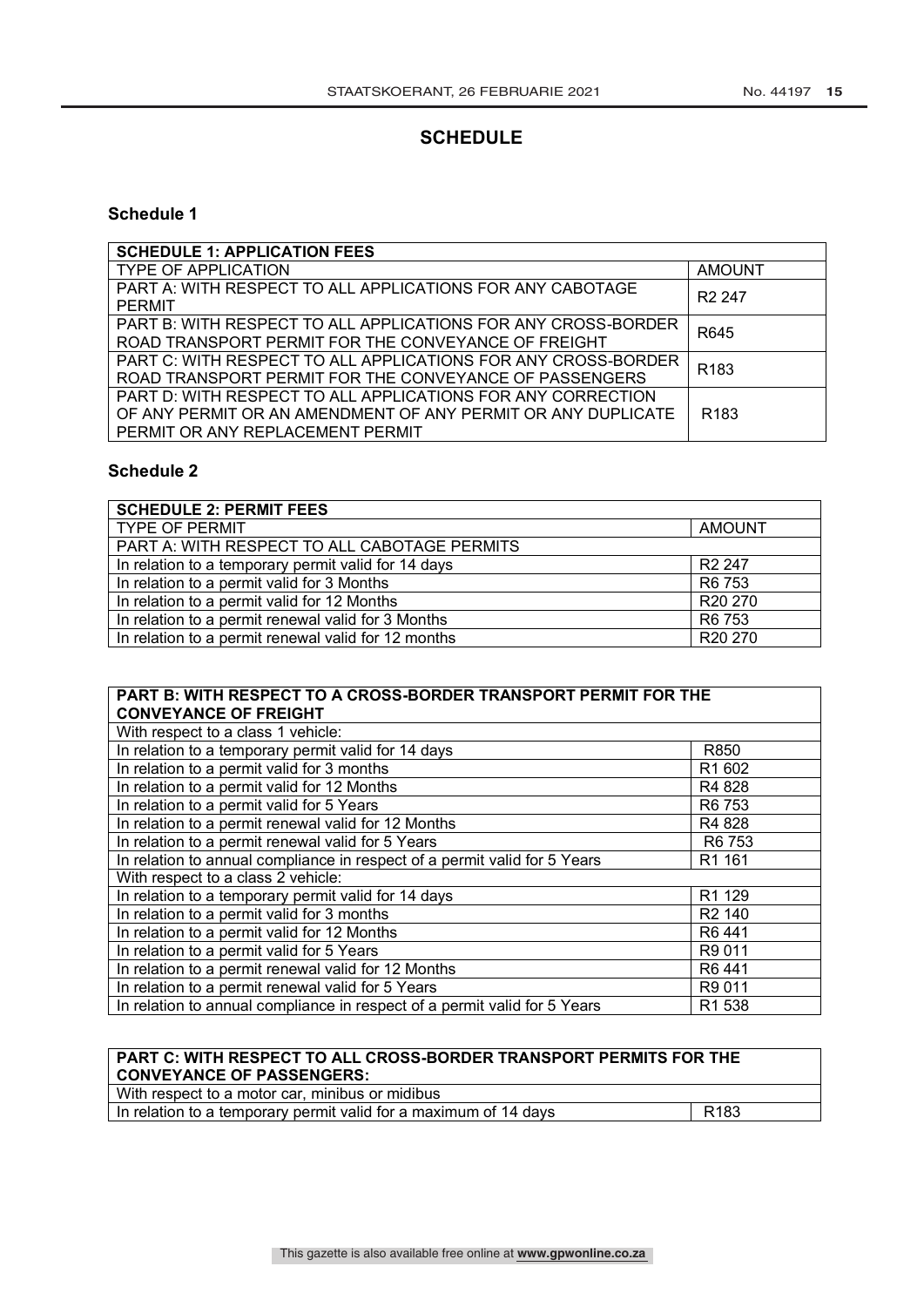| In relation to a permit valid for 3 months                                            | R366               |
|---------------------------------------------------------------------------------------|--------------------|
| In relation to a permit valid for 12 Months                                           | R2000              |
| In relation to a permit valid for 5 Years                                             | R4 506             |
| In relation to a permit renewal valid for 12 Months                                   | R2000              |
| In relation to a permit renewal valid for 5 Years                                     | R4 506             |
| In relation to annual compliance in respect of a permit valid for 5 Years             | R677               |
| With respect to a bus                                                                 |                    |
| In relation to a temporary permit valid for a maximum of 14 days                      | R204               |
| In relation to a permit valid for 3 months                                            | R409               |
| In relation to a permit valid for 12 Months                                           | R <sub>2</sub> 247 |
| In relation to a permit valid for 5 Years                                             | R5 183             |
| In relation to a permit renewal valid for 12 Months                                   | R <sub>2</sub> 247 |
| In relation to a permit renewal valid for 5 Years                                     | R5 183             |
| In relation to annual compliance in respect of a permit valid for 5 Years             | R774               |
| With respect to a motor car, minibus or midibus providing a tourist transport service |                    |
| In relation to a temporary permit valid for a maximum of 14 days                      | R <sub>194</sub>   |
| In relation to a permit valid for 3 months                                            | R591               |
| In relation to a permit valid for 12 Months                                           | R <sub>2</sub> 172 |
| In relation to a permit valid for 5 Years                                             | R4 732             |
| In relation to a permit renewal valid for 12 Months                                   | R <sub>2</sub> 172 |
| In relation to a permit renewal valid for 5 Years                                     | R4 732             |
| In relation to annual compliance in respect of a permit valid for 5 Years             | R710               |
| With respect to a bus providing a tourist transport service                           |                    |
| In relation to a temporary permit valid for a maximum of 14 days                      | R215               |
| In relation to a permit valid for 3 months                                            | R936               |
| In relation to a permit valid for 12 Months                                           | R2 334             |
| In relation to a permit valid for 5 Years                                             | R <sub>5</sub> 441 |
| In relation to a permit renewal valid for 12 Months                                   | R <sub>2</sub> 334 |
| In relation to a permit renewal valid for 5 Years                                     | R5441              |
| In relation to annual compliance in respect of a permit valid for 5 Years             | R817               |
|                                                                                       |                    |

| <b>PART D: WITH RESPECT TO A PERMIT FOR CORRECTION OF ANY PERMIT</b><br>OR AN AMENDMENT OF A PERMIT OR A DUPLICATE PERMIT OR<br><b>REPLACEMENT PERMIT</b> |                  |
|-----------------------------------------------------------------------------------------------------------------------------------------------------------|------------------|
| In relation to correction of permit                                                                                                                       | R <sub>183</sub> |
| In relation to amendment of permit                                                                                                                        | R742             |
| In relation to duplicate permit                                                                                                                           | R <sub>183</sub> |
| In relation to replacement of permit (vehicle)                                                                                                            | R <sub>183</sub> |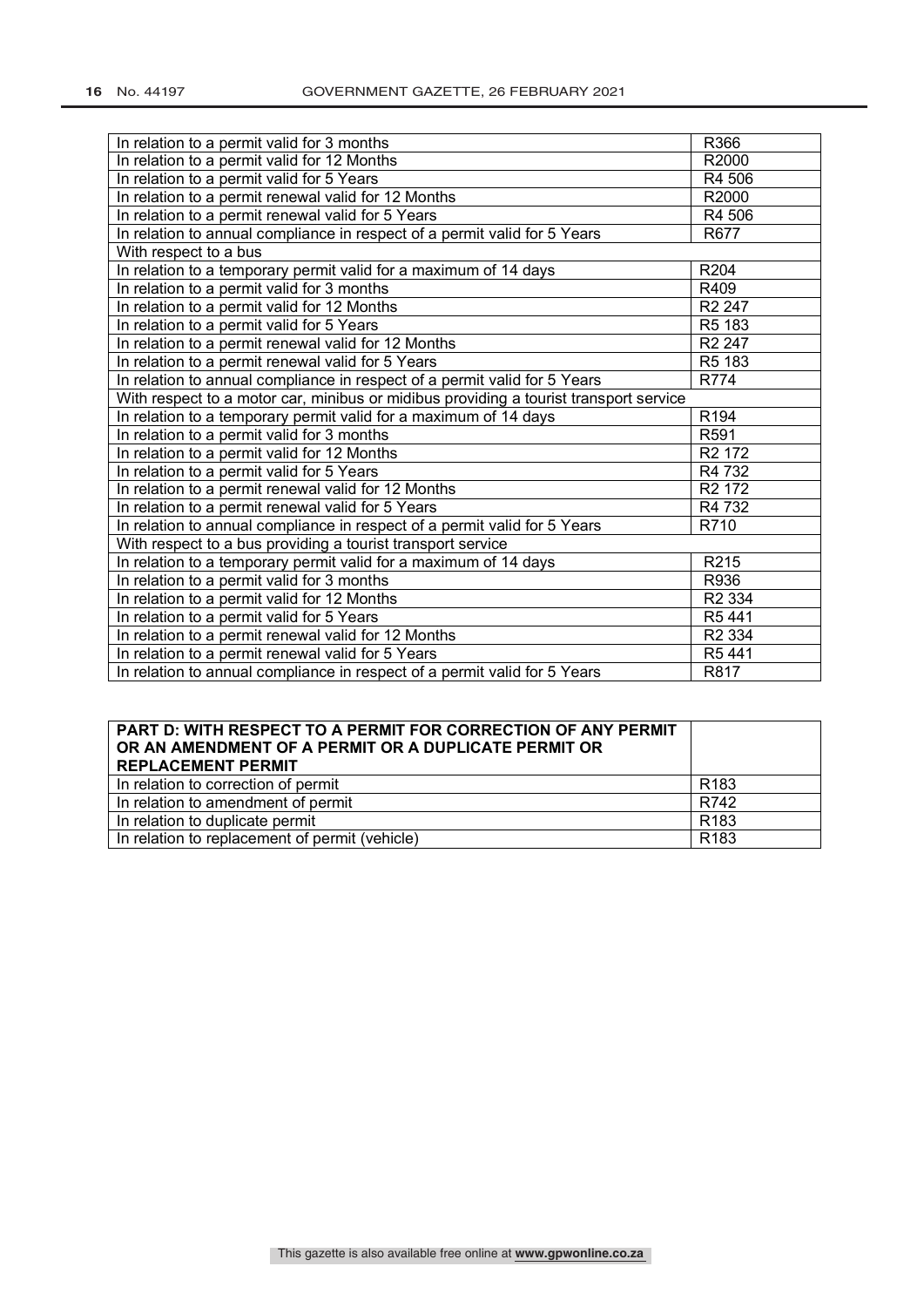**VERVOER, DEPARTEMENT VAN**

#### <span id="page-16-0"></span>**NO. R.79 26 Februarie 2021**

# **WET OP OORGRENSPADVERVOER, 1998 (WET No. 4 VAN 1998) WYSIGINGSREGULASIES, 2021**

Die Oorgrenspadvervoeragentskap, publiseer hiermee in die aangehegte Bylae 1 en Skedule 2 die gewysigde voorgeskrewe aansoekfooi en permitfooi in terme van die Regulasies 7(5) en 7(6) van die Wet Op Oorgrenspadvervoer, gewysigde regulasies, 2014.

Die Fooi aanpassings sal vanaf 1 April 2021 van krag wees. Hierdie kennisgewing vanaf die effektiewe datum, vervang alle vorige fooiveranderings.

Hierdie Fooi Aanpassings word gepubliseer vir nakoming en algemene inligting.

**M. RAMATHE**

\_\_\_\_\_\_\_\_\_\_\_\_\_\_\_\_\_\_\_\_\_\_\_\_\_\_\_\_\_\_\_\_\_

**Voorsitter**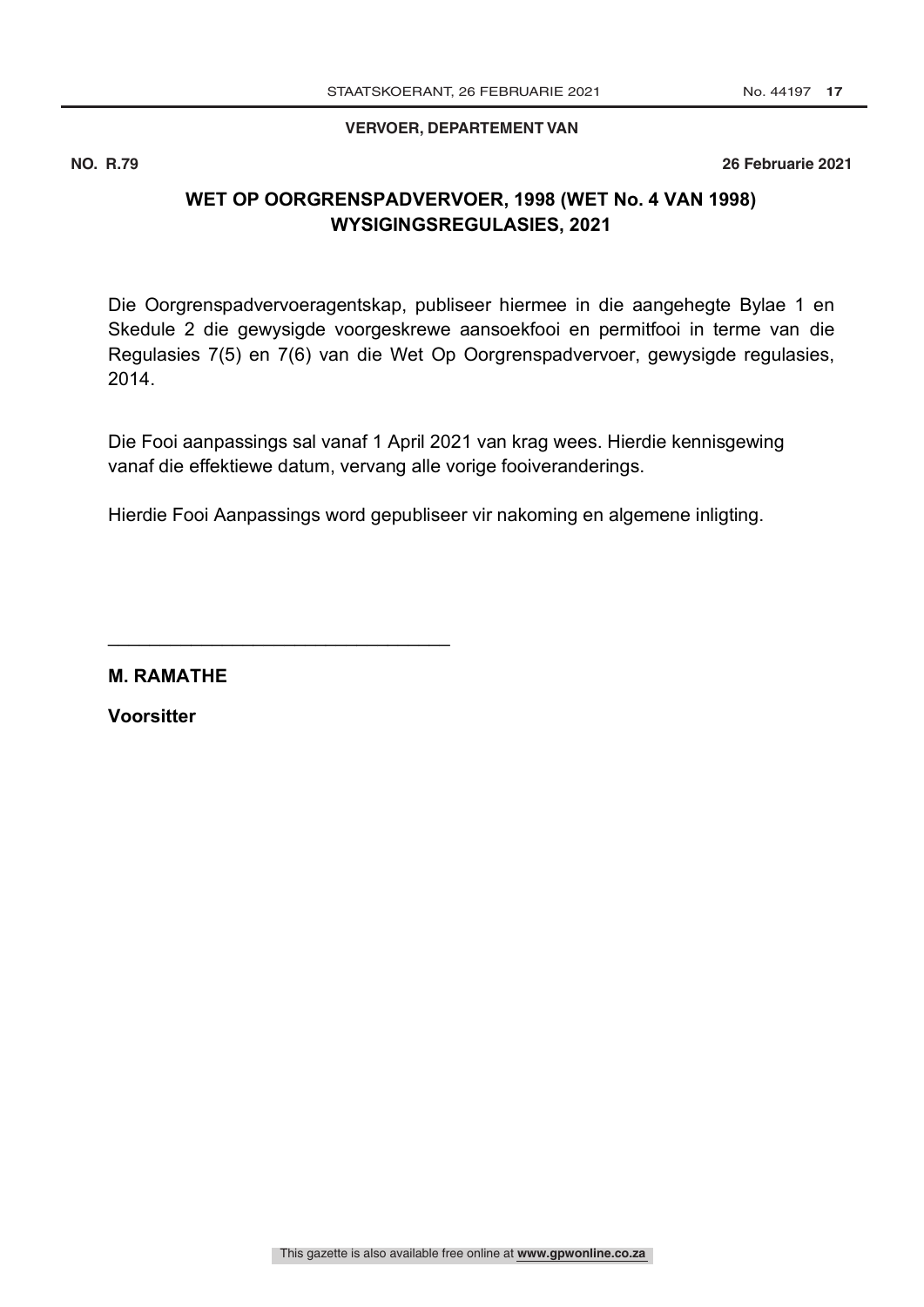# **BYLAE**

# **Bylae1**

| <b>BYLAE 1: AANSOEKGELDE</b>                                                                                                                              |                    |
|-----------------------------------------------------------------------------------------------------------------------------------------------------------|--------------------|
| <b>TIPE AANSOEK</b>                                                                                                                                       | <b>BEDRAG</b>      |
| DEEL A: MET BETREKKING TOT ALLE AANSOEKE VIR ENIGE CABOTAGE<br><b>PERMIT</b>                                                                              | R <sub>2</sub> 247 |
| DEEL B: MET BETREKKING TOT ALLE AANSOEKE VIR ENIGE<br>OORGRENSPADVERVOERPERMIT VIR DIE VERVOER VAN GOEDERE                                                | R645               |
| DEEL C: MET BETREKKING TOT ALLE AANSOEKE VIR ENIGE<br>OORGRENSPADVERVOERPERMIT VIR DIE VERVOER VAN PASSASIERS                                             | R <sub>183</sub>   |
| DEEL D: MET BETREKKING TOT ALLE AANSOEKE VIR REGSTELLING VAN<br>ENIGE PERMIT, WYSIGING VAN ENIGE PERMIT, OF DUPLIKAATPERMIT OF<br>ENIGE VERVANGINGSPERMIT | R <sub>183</sub>   |

# Bylae 2

| <b>BYLAE 2: PERMITGELDE</b>                             |                     |
|---------------------------------------------------------|---------------------|
| <b>TIPE PERMIT</b>                                      | <b>BEDRAG</b>       |
| DEEL A: MET BETREKKING TOT ALLE CABOTAGE PERMITTE       |                     |
| Ten opsigte van 'n tydelike permit geldig vir 14 dae    | R <sub>2</sub> 247  |
| Ten opsigte van 'n permit geldig vir 3 maande           | R6 753              |
| Ten opsigte van 'n permit geldig vir 12 maande          | R <sub>20</sub> 270 |
| Ten opsigte van 'n permithernuwing geldig vir 3 maande  | R <sub>6</sub> 753  |
| Ten opsigte van 'n permithernuwing geldig vir 12 maande | R <sub>20</sub> 270 |

#### **DEEL B: MET BETREKKING TOT ALLE OORGRENSPADVERVOERPERMITTE VIR DIE VERVOER VAN GOEDERE**

| Met betrekking tot 'n klas 1 voertuig:                                                   |                    |
|------------------------------------------------------------------------------------------|--------------------|
| Ten opsigte van 'n tydelike permit geldig vir 14 dae                                     | R850               |
| Ten opsigte van 'n permit geldig vir 3 maande                                            | R <sub>1</sub> 602 |
| Ten opsigte van 'n permit geldig vir 12 maande                                           | R4 828             |
| Ten opsigte van 'n permit geldig vir 5 jaar                                              | R6 753             |
| Ten opsigte van 'n permithernuwing geldig vir 12 maande                                  | R4 828             |
| Ten opsigte van 'n permithernuwing geldig vir 5 jaar                                     | R6 753             |
| Ten opsigte van jaarlikse voldoeningsfooi met betrekking tot 'n permit geldig vir 5 jaar | R <sub>1</sub> 161 |
| Met betrekking tot 'n klas 2 voertuig:                                                   |                    |
| Ten opsigte van 'n tydelike permit geldig vir 14 dae                                     | R <sub>1</sub> 129 |
| Ten opsigte van 'n permit geldig vir 3 maande                                            | R <sub>2</sub> 140 |
| Ten opsigte van 'n permit geldig vir 12 maande                                           | R <sub>6</sub> 441 |
| Ten opsigte van 'n permit geldig vir 5 jaar                                              | R9 011             |
| Ten opsigte van 'n permithernuwing geldig vir 12 maande                                  | R6 441             |
| Ten opsigte van 'n permithernuwing vir 5 jaar                                            | R9 011             |
| Ten opsigte van jaarlikse voldoeningsfooi met betrekking tot 'n permit geldig vir 5 jaar | R <sub>1</sub> 538 |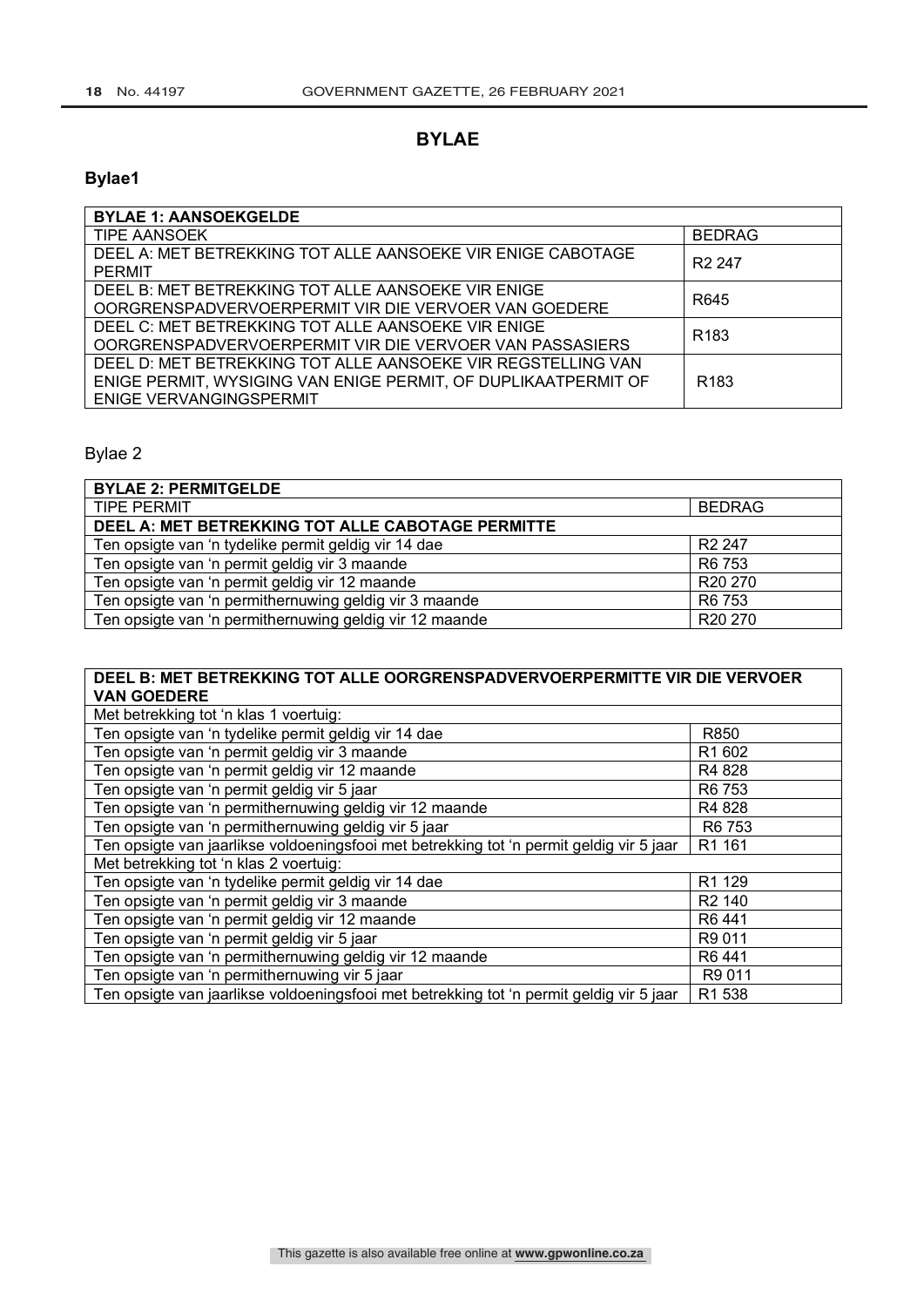$\blacksquare$ 

| DEEL C: MET BETREKKING TOT ALLE OORGRENSPADVERVOERPERMITTE VIR DIE VERVOER<br><b>VAN PASSASIERS</b> |                    |
|-----------------------------------------------------------------------------------------------------|--------------------|
| Met betrekking tot 'n motor voertuig, 'n minibus of 'n midibus                                      |                    |
| Ten opsigte van 'n tydelike permit geldig vir 14 dae                                                | R <sub>183</sub>   |
| Ten opsigte van 'n permit geldig vir 3 maande                                                       | R366               |
| Ten opsigte van 'n permit geldig vir 12 maande                                                      | R2000              |
| Ten opsigte van 'n permit geldig vir 5 jaar                                                         | R4 506             |
| Ten opsigte van 'n permithernuwing geldig vir 12 maande                                             | R2000              |
| Ten opsigte van 'n permithernuwing vir 5 jaar                                                       | R4 506             |
| Ten opsigte van jaarlikse voldoeningsfooi met betrekking tot 'n permit geldig vir 5 jaar            | R677               |
| Met betrekking tot 'n bus                                                                           |                    |
| Ten opsigte van 'n tydelike permit geldig vir 14 dae                                                | R204               |
| Ten opsigte van 'n permit geldig vir 3 maande                                                       | R409               |
| Ten opsigte van 'n permit geldig vir 12 maande                                                      | R <sub>2</sub> 247 |
| Ten opsigte van 'n permit geldig vir 5 jaar                                                         | R5 183             |
| Ten opsigte van 'n permithernuwing geldig vir 12 maande                                             | R <sub>2</sub> 247 |
| Ten opsigte van 'n permithernuwing geldig vir 5 jaar                                                | R5 183             |
| Ten opsigte van jaarlikse voldoeningsfooi met betrekking tot 'n permit geldig vir 5 jaar            | R774               |
| Met betrekking tot 'n motor voertuig, 'n minibus of 'n midibus wat 'n toeriste verdoerdiens verskaf |                    |
| Ten opsigte van 'n tydelike permit geldig vir 14 dae                                                | R <sub>194</sub>   |
| Ten opsigte van 'n permit geldig vir 3 maande                                                       | R591               |
| Ten opsigte van 'n permit geldig vir 12 maande                                                      | R <sub>2</sub> 172 |
| Ten opsigte van 'n permit geldig vir 5 jaar                                                         | R4 732             |
| Ten opsigte van 'n permithernuwing geldig vir 12 maande                                             | R <sub>2</sub> 172 |
| Ten opsigte van 'n permithernuwing geldig vir 5 jaar                                                | R4 732             |
| Ten opsigte van jaarlikse voldoeningsfooi met betrekking tot 'n permit geldig vir 5 jaar            | R710               |
| Met betrekking tot 'n bus wat 'n toeriste verdoerdiens verskaf                                      |                    |
| Ten opsigte van 'n tydelike permit geldig vir 14 dae                                                | R215               |
| Ten opsigte van 'n permit geldig vir 3 maande                                                       | R936               |
| Ten opsigte van 'n permit geldig vir 12 maande                                                      | R <sub>2</sub> 334 |
| Ten opsigte van 'n permit hernuwing geldig vir 5 jaar                                               | R5441              |
| Ten opsigte van 'n permithernuwing geldig vir 12 maande                                             | R <sub>2</sub> 334 |
| Ten opsigte van 'n permithernuwing geldig vir 5 jaar                                                | R5441              |
| Ten opsigte van jaarlikse voldoeningsfooi met betrekking tot 'n permit geldig vir 5 jaar            | R817               |

| DEEL D: MET BETREKKING TOT ALLE REGSTELLINGS VAN ENIGE PERMIT, |                  |
|----------------------------------------------------------------|------------------|
| WYSIGING VAN ENIGE PERMIT OF ENIGE DUPLIKAATPERMIT OF ENIGE    |                  |
| <b>VERVANGINGSPERMIT</b>                                       |                  |
| Ten opsigte van regstelling van 'n permit                      | R <sub>183</sub> |
| Ten opsigte van wysiging van 'n permit                         | R742             |
| Ten opsigte van 'n duplikaat permit                            | R <sub>183</sub> |
| Ten opsigte van 'n vervangings permit (voertuig)               | R <sub>183</sub> |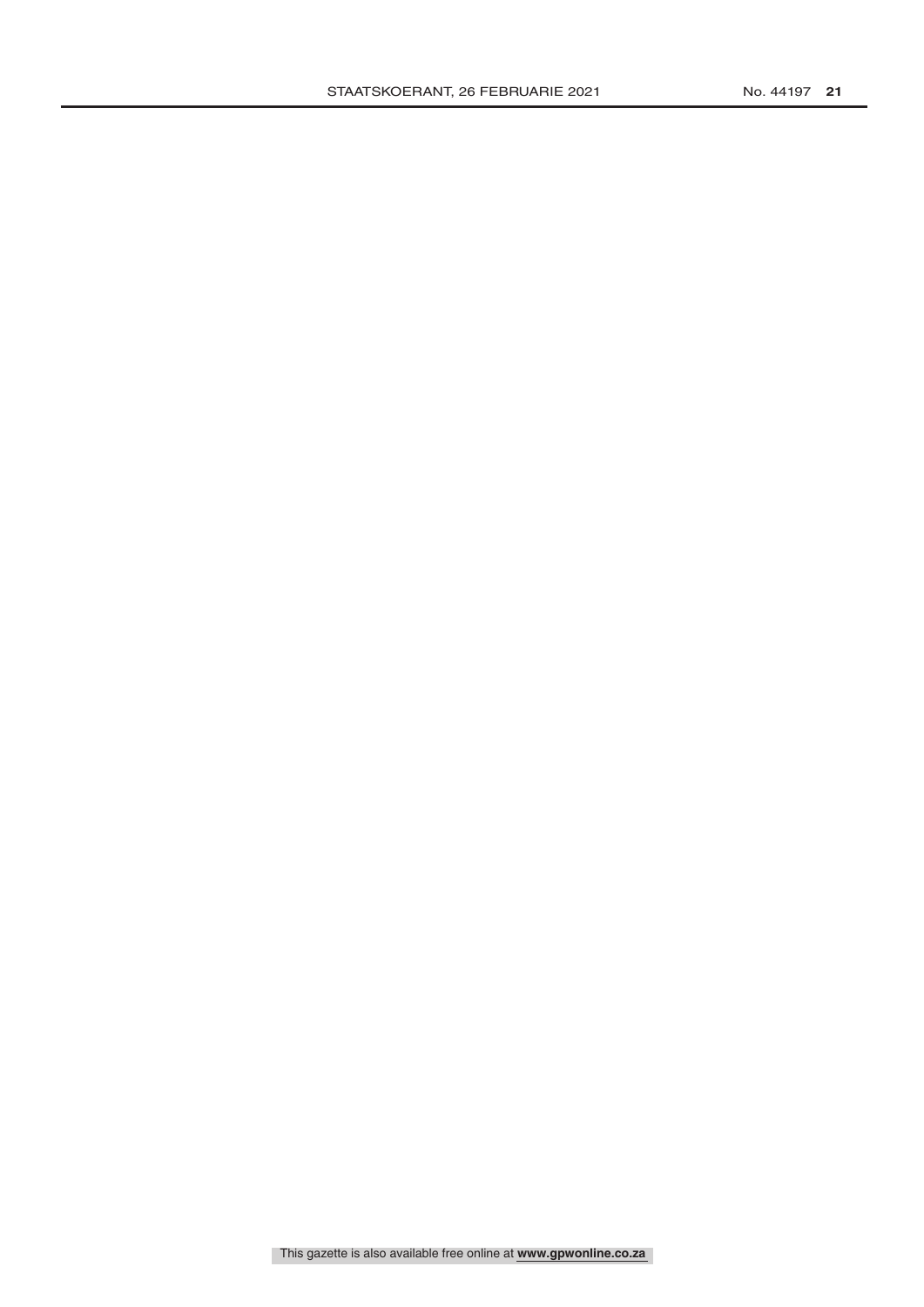This gazette is also available free online at **www.gpwonline.co.za**